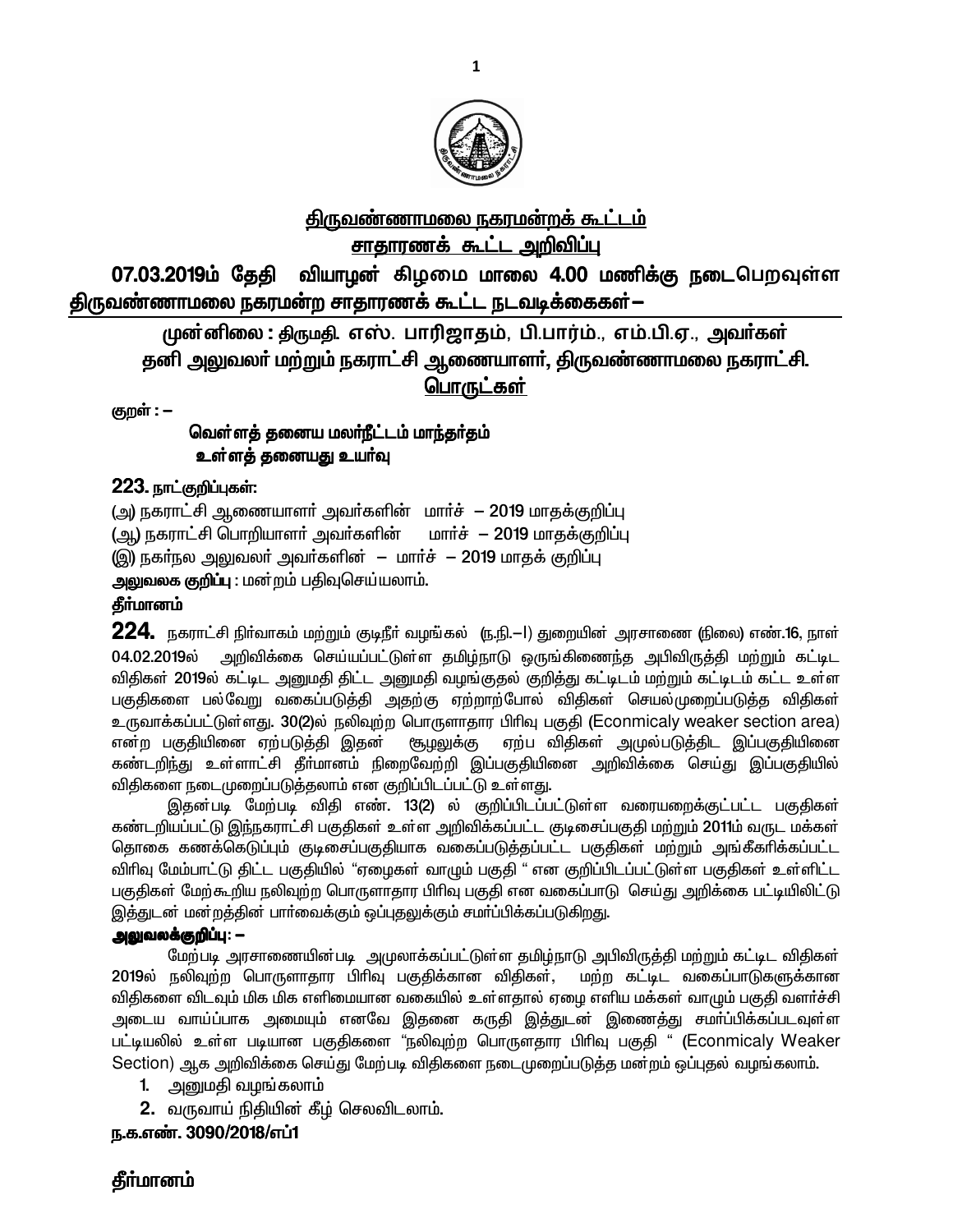$\overline{225}$ . நகராட்சி நிர்வாகம் மற்றும் குடிநீர் வழங்கல் (ந.நி.–l) துறையின் அரசாணை (நிலை) எண்.16. நாள் 04.02.2019ல் அறிவிக்கை செய்யப்பட்டுள்ள தமிழ்நாடு ஒருங்கிணைந்த அபிவிருத்தி மற்றும் கட்டிட விதிகள் 2019ல் கட்டிட அனுமதி திட்ட அனுமதி வழங்குதல் குறித்து கட்டிடம் மற்றும் கட்டிடம் கட்ட உள்ள பகுதிகளை பல்வேறு வகைப்படுத்தி அதற்கு ஏற்றாற்போல் விதிகள் செயல்முறைப்படுத்த விதிகள் உருவாக்கப்பட்டுள்ளது. 30(2)ல் நலிவுற்ற பொருளாதார பிரிவு பகுதி (Econmicaly weaker section area) என்ற பகுதியினை ஏற்படுத்தி இதன் சூழலுக்கு ஏற்ப விதிகள் அமுல்படுத்திட இப்பகுதியினை கண்டறிந்து உள்ளாட்சி தீா்மானம் இப்பகுதியினை அறிவிக்கை நிறைவேற்றி செய்கு இப்பகுதியில் விகிகளை நடைமுறைப்படுத்தலாம் என குறிப்பிடப்பட்டு உள்ளது.

இதன்படி மேற்படி விதி எண். 13(2) ல் குறிப்பிடப்பட்டுள்ள வரையறைக்குட்பட்ட பகுதிகள் கண்டறியப்பட்டு இந்நகராட்சி பகுதிகள் உள்ள அறிவிக்கப்பட்ட குடிசைப்பகுதி மற்றும் 2011ம் வருட மக்கள் தொகை கணக்கெடுப்பும் குடிசைப்பகுதியாக வகைப்படுத்தப்பட்ட பகுதிகள் மற்றும் அங்கீகரிக்கப்பட்ட விரிவு மேம்பாட்டு திட்ட பகுதியில் "ஏழைகள் வாழும் பகுதி " என குறிப்பிடப்பட்டுள்ள பகுதிகள் உள்ளிட்ட பகுதிகள் மேற்கூறிய நலிவுற்ற பொருளாதார பிரிவு பகுதி செய்து அறிக்கை பட்டியிலிட்டு இத்துடன் மன்றத்தின் பார்வைக்கும் என வகைப்பாடு ஒப்புதலுக்கும் சமாப்பிக்கப்படுகிறது.

#### அலுவலக்குறிப்பு: —

மேற்படி அரசாணையின்படி அமுலாக்கப்பட்டுள்ள தமிழ்நாடு அபிவிருத்தி மற்றும் கட்டிட விதிகள் 2019ல் நலிவுற்ற பொருளாதார பிரிவு பகுதிக்கான விதிகள், மற்ற கட்டிட வகைப்பாடுகளுக்கான விதிகளை விடவும் மிக மிக எளிமையான வகையில் உள்ளதால் ஏழை எளிய மக்கள் வாழும் பகுதி வளர்ச்சி அடைய வாய்ப்பாக அமையும் எனவே இதனை கருதி இத்துடன் இணைத்து சமா்ப்பிக்கப்படவுள்ள பட்டியலில் உள்ள படியான பகுதிகளை "நலிவுற்ற பொருளதார பிரிவு பகுதி " (Econmicaly Weaker Section) ஆக அறிவிக்கை செய்து மேற்படி விதிகளை நடைமுறைப்படுக்க மன்றம் ஒப்புதல் வமங்கலாம்.

#### தீர்மானம்

**226.** திருவண்ணாமலை நகராட்சி எல்லைக்குள் கட்டப்படும் கட்டிடங்கள் மற்றும் அதனை சார்ந்த பிற கட்டமைப்புகளுக்கும் கட்டட உரிமம் வழங்குவதற்கு 01.07.2015–ல் நிர்ணயம் செய்யப்பட்ட உரிம கட்டணங்கள் தற்போதும் வசூலிக்கப்பட்டு வருகிறது. தமிழ்நாடு ஒருங்கினைந்த அபிவிருத்தி மற்றும் கட்டிட விதிகள் -2019னை அரசானை நிலை எண் 18,நகராட்சி நிர்வாகம் மற்றும் குடிநிர் வழங்கல் துறை (MA1)நூள் 04,02,2019ல் உத்திரவு பிறப்பிக்கபட்டு அதனை தமிழ்நாடு அரசிதழில் அரசிதழ் எண்43 நாள் :04.02.2019ல் வெளியிடப்பட்டுள்ளது.

எனவே, 1920-ம் ஆண்டு திருத்தப்பட்ட தமிழ் நாடு மாவட்ட நகராட்சிகளின் 5–வது சட்டத்தின் பிரிவுகள் 175,176,173,197,199,200,201,204,207,208,249,250 ஆகியவற்றின் கீழ் கட்டிட உரிமங்கள், உரிம ஆணைகள், அனுமதிகள் மீதான கட்டணங்களின் மாறுதல்கள், இந்நகராட்சியின் நிதி நிலையை அதிகரிக்கும் பொருட்டு,

அ. திருத்தப்பட்ட 1920–ம் ஆண்டு தமிழ் நாடு மாவட்ட நகராட்சிகள் சட்டம் பிரிவு 321(2)– ன்படி கீழ் கண்டவாறு உரிமக்கட்டணத்தை மாற்றி அமைக்கவும்.

ஆ. மேலே கூறப்பட்ட செயல்களுக்கு நிா்வாக அதிகாாியிடமிருந்து உாிமை ஆணை இல்லாமலும், உரிய கட்டணங்களை செலுத்தாமலும், உரிம ஆணையிலும், துணை சட்டங்களிலும் குறிப்பிடப்பட்டுள்ள கட்டுப்பாடுகளுக்கு உட்படாமலும் பயன்படுத்தக்கூடாது என்று அறிவிக்கவும்.

இ. மேலே குறிப்பிட்டுள்ள விதிகளின்படி நடக்காமல் யாரேனும் மேற்படி விதிகளை மீறினால் திருத்தப்பட்ட 1920-ம் ஆண்டின் மாவட்ட நகராட்சிகளின் சட்டத்தின் 308(எ) மற்றும் (பி) பிரிவுகளின்படி தண்டனைக்குள்ளாவார்கள் என்று அறிவிக்கவும்,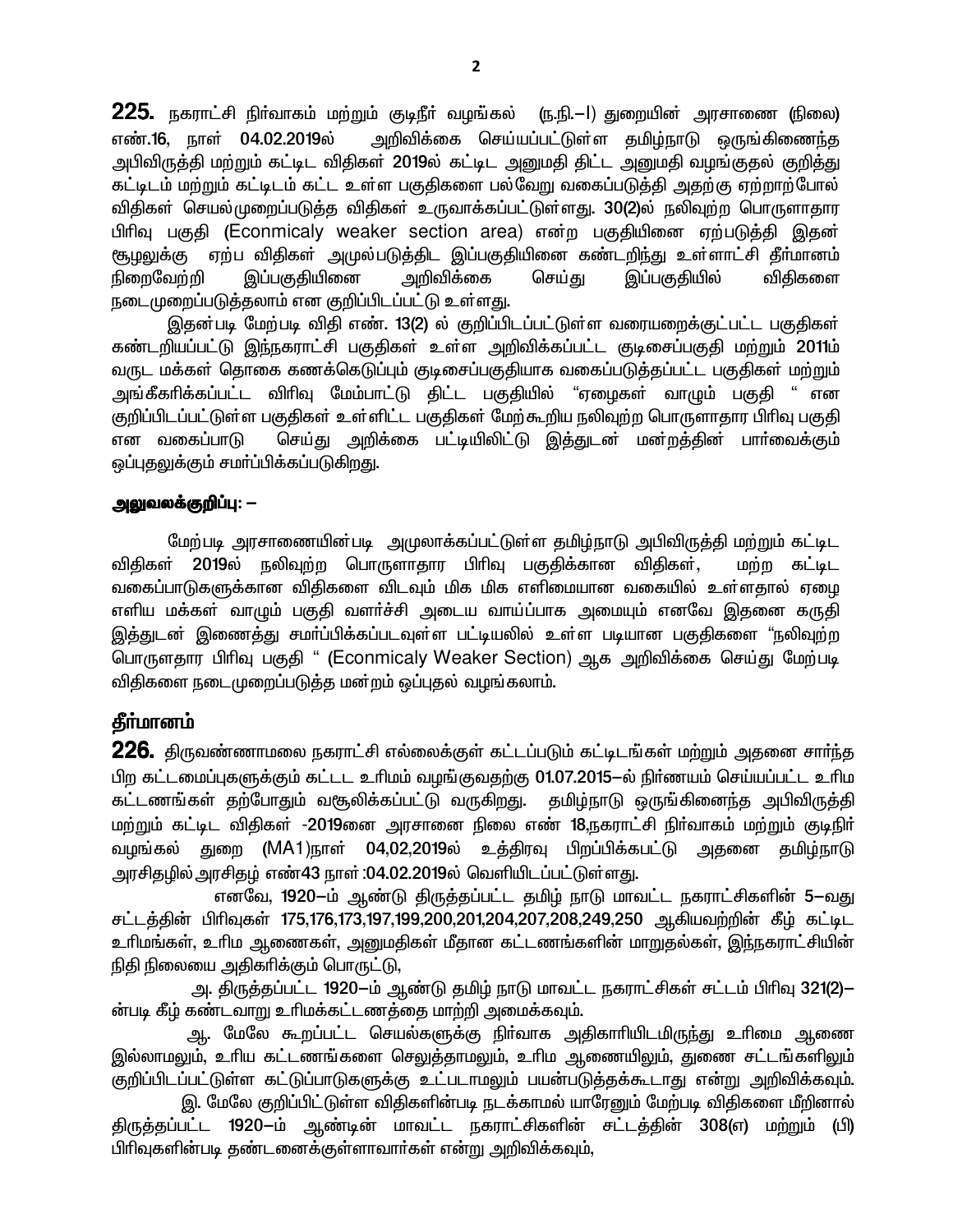ஈ. அரசாணை நிலை எண்:**18** நகராட்சி நிா்வாகம் மற்றும் குடிநீா்வழங்கல் (MAI) துறை ,தமிழ்நாடு எண்.43 நாள்.04.02.2019-ஆகியவற்றில் நாள்:04.02.2019 அரசிதம் தமிழ்நாடு ஒருங்கிணைக்கப்பட்ட வளர்ச்சி மற்றும் கட்டிட விதிகள் 2019 வெளியிடப்பட்டுள்ளது. மேற்படி .<br>விதியில் 04.02.2019 முதல் கட்டண விகிதங்கள் மற்றும் மூன்று ஆண்டு அனுமதி காலம் என இருந்ததை ஐந்து ஆண்டுகளாக மாற்றியுள்ளதால் 04.02.2019 முதல் கட்டண விகிதங்கள் மாற்றம் செய்து நடைமுறைப்படுத்திட அவசியம் எழுந்துள்ளது.

உ. எனவே நிலையில் உள்ள கட்டண விகிதத்தில் தேவையான திருத்தங்கள் செய்து .<br>திருத்திய கட்டணம் மற்றும் உரிம கால விவரங்கள் குறிப்பிட்டு கீழ்கண்டவாறு திருத்தியமைக்க .<br>மன்ற அனுமதிக்கும், அங்கீகாரத்திற்கும் வைக்கப்படுகிறது.

| ഖ.<br>எ        | தமிழ்நாடு<br>மாவட்ட<br>நகராட்சி<br>களின்      | கட்டிட உரிமங்களின்<br>விவரங்கள்                                                                                                                                                                                                                                                                             | தற்போது நகராட்சியில்<br>வசூலிக்கப்படும் கட்டிட உரிமங்களின்<br>கட்டண விவரம் |                                                | திருத்தியமைக்கப்பட்ட கட்டிட<br>உரிமங்களின் கட்டண விபரம் |                                          |                         |                         |
|----------------|-----------------------------------------------|-------------------------------------------------------------------------------------------------------------------------------------------------------------------------------------------------------------------------------------------------------------------------------------------------------------|----------------------------------------------------------------------------|------------------------------------------------|---------------------------------------------------------|------------------------------------------|-------------------------|-------------------------|
| ண்             | சட்டம்,<br>1920-இன்<br>பிரிவு                 |                                                                                                                                                                                                                                                                                                             | அளவு                                                                       | காலம்                                          | தொகை<br>ரூ.                                             | அளவு                                     | காலம்                   | தொகை<br>ரூ.             |
| 1              | $\mathbf 2$                                   | 3                                                                                                                                                                                                                                                                                                           | 4                                                                          | 5                                              | 6                                                       |                                          |                         | $\overline{\mathbf{7}}$ |
| $\mathbf{1}$   | 175,<br>176,177                               | தனியார்<br>நிலத்தை<br>(1)<br>வீட்டு<br>தெருக்களாகவும்<br>மனை<br>களாகவும் பிரித்து அங்கீகாரம் பெற<br>அனுமதி கட்டணம் (குடியிருப்பிற்கு)                                                                                                                                                                       | ஒரு ஹெக்டோ்<br>மற்றும் அதன்<br>பாகம்                                       | ஒரு<br>முறை                                    | 5,000.00                                                | ஒரு<br>ஹெக்டோ்<br>மற்றும்<br>அதன் பாகம்  | ஒரு முறை                | 7500.00                 |
|                |                                               | (2)<br>தனியார்<br>நிலத்தை<br>தெருக்களாகவும்<br>வீட்டு<br>மனைகளாகவும் பிரித்து அங்கீகாரம்<br>கட்டணம்<br>பெற<br>அனுமதி<br>(குடியிருப்பு<br>அல்லாத<br>இணங்களுக்கு)                                                                                                                                             | ஒரு ஹெக்டோ்<br>மற்றும் அதன்<br>பாகம்                                       | ஒரு<br>முறை                                    | 6,000.00                                                | ஒரு<br>ஹெக்டேர்<br>மற்றும்<br>அதன் பாகம் | ஒரு முறை                | 10,000.00               |
| $\overline{2}$ | 197(1)(அ)                                     | அங்கீகாரம்<br>வழங்க<br>1.மனை<br>(குடியிருப்பு மனை)                                                                                                                                                                                                                                                          | 250சதுர<br>மீட்டருக்கு<br>உட்பட்டு                                         | ஒரு முறை<br>3)வருடங்க<br>ல்                    | 200.00                                                  | 250 சதுர<br>மீட்டருக்கு<br>உட்பட்டு      | ஒரு முறை<br>5(வருடங்கள் | 250.00                  |
|                |                                               |                                                                                                                                                                                                                                                                                                             | 250சதுர<br>மீட்டருக்கு<br>மேல்                                             | ஒரு முறை<br>3)வருடங்க<br>ள்<br>3)வருடங்க<br>ல் | 500.00                                                  | 300 சதுர<br>மீட்டருக்கு<br>மேல்          | ஒரு முறை<br>5(வருடங்கள் | 500.00                  |
|                |                                               | அங்கீகாரம்<br>வழங்க<br>2.<br>மனை<br>(குடியிருப்பு அல்லாத மனை)                                                                                                                                                                                                                                               | 250சதுர<br>மீட்டருக்கு<br>உட்பட்டு                                         | ஒரு முறை<br>3)வருடங்க<br>ள்                    | 200.00                                                  | 300 சதுர<br>மீட்டருக்கு<br>உட்பட்டு      | ஒரு முறை<br>5(வருடங்கள் | 500.00                  |
|                |                                               |                                                                                                                                                                                                                                                                                                             | 250சதுர<br>மீட்டருக்கு<br>மேல்                                             | ஒரு முறை<br>3)<br>வருடங்கள்                    | 800.00                                                  | 300 சதுர<br>மீட்டருக்கு<br>மேல்          | ஒரு முறை<br>5(வருடங்கள் | 1000.00                 |
| 3              | $\overline{197}$ (1), 175<br>முதல் <b>177</b> | அங்கீகரிக்கப்பட்ட<br>(அ)<br>உட்பிரிவு<br>மனைப்பிரிவில்<br>மனை<br>ஒருங்கிணைப்பு<br><u>அல்லது</u><br>மனை<br>அங்கீகாரம் பெறுவதற்கு அனுமதி<br>கட்டணம்.                                                                                                                                                          | ஓவ்வொரு<br>மனைக்கும்                                                       | ஒரு முறை                                       | 300.00                                                  | ஓவ்வொரு<br>மனைக்கும்                     | ஒரு முறை                | 500.00                  |
|                |                                               | (ஆ)அங்கீகரிக்கப்பட்ட<br>முழுமைத்<br>திட்டத்தில் நில உபயோக மாற்றம்<br>செய்து அங்கீகாரம் பெறுவதற்கும்,<br>அங்கீகரிக்கப்பட்ட<br>விரிவு<br>பகுதியில்<br>அபிவிருத்தி<br>திட்டப்<br>அங்கீகரிக்கப்பட்ட<br>மற்றும்<br>மனைப்பிரிவில்<br>நில<br>உபயோக<br>மாற்றம்<br>செய்து<br>அங்கீகாரம்<br>பெறுவதற்கு அனுமதி கட்டணம் |                                                                            |                                                |                                                         | ஒரு முறை                                 | ஒரு முறை                | 20,000.00               |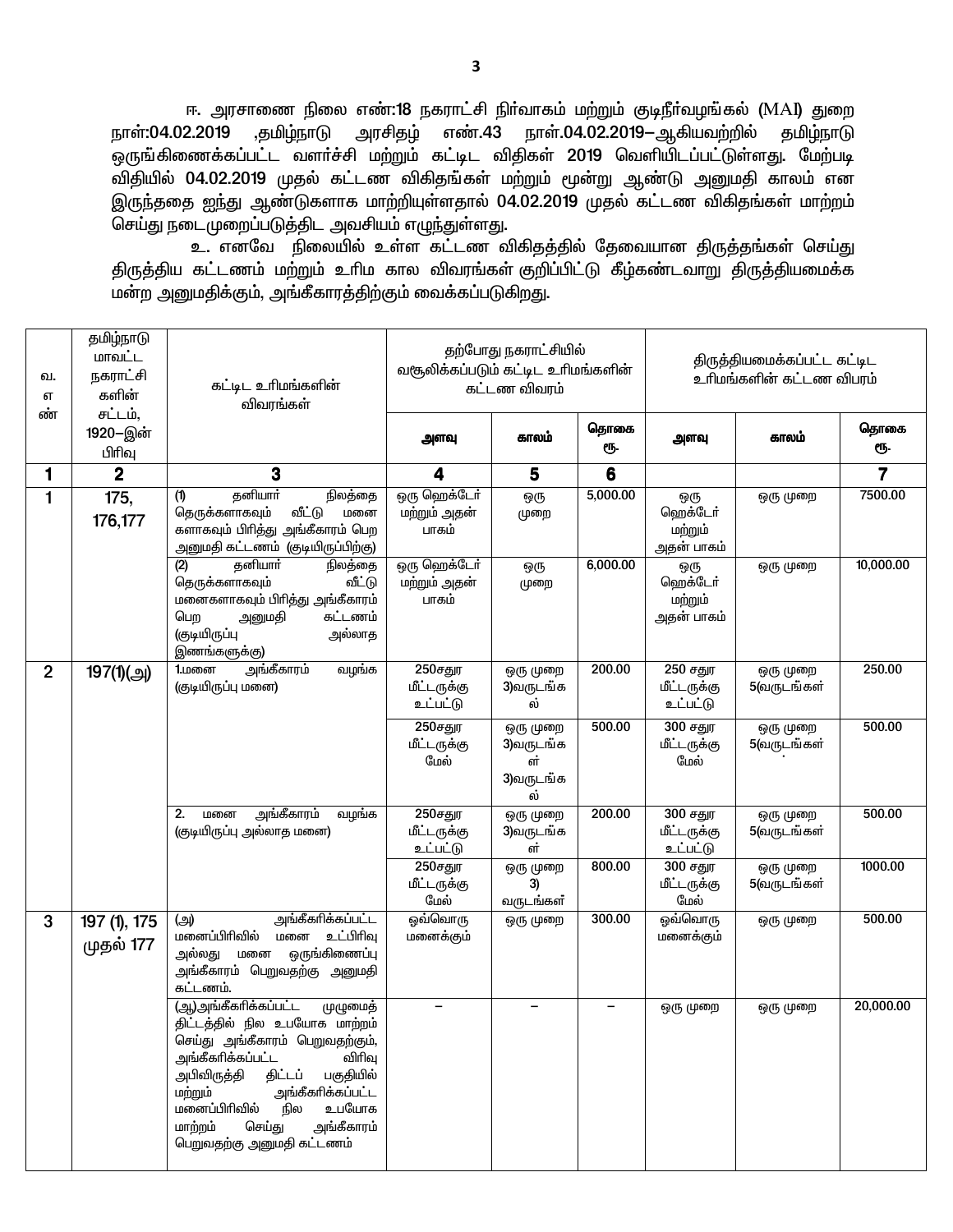|   |        | குடியிருப்பு கட்டிடங்களுக்கு:—                                                                                                         |                                                              |                                |        |                                                                  |                                   |         |
|---|--------|----------------------------------------------------------------------------------------------------------------------------------------|--------------------------------------------------------------|--------------------------------|--------|------------------------------------------------------------------|-----------------------------------|---------|
|   |        | (அ) தரைகீழ் தளம் மற்றும்<br>தரை<br>தளம்                                                                                                | ஒவ்வொரு 10<br>சதுர<br>மீட்டருக்கும்<br>அதன்<br>பாகத்திற்கும் | மூன்று<br>ஆண்டு<br>காலத்திற்கு | 140.00 | ஒவ்வொரு 10<br>சதுர<br>மீட்டருக்கும்<br>அதன்<br>பாகத்திற்கும்     | ஐந்து<br>ஆண்டு<br>காலத்<br>திற்கு | 200.00  |
|   |        | (ஆ) முதல் தள கட்டிடம்                                                                                                                  | ஒவ்வொரு 10<br>சதுர<br>மீட்டருக்கும்<br>அதன்<br>பாகத்திற்கும் | மூன்று<br>ஆண்டு<br>காலத்திற்கு | 160.00 | ஒவ்வொரு 10<br>சதுர<br>மீட்டருக்கும்<br>அதன்<br>பாகத்திற்கும்     | ஐந்து<br>ஆண்டு<br>காலத்<br>திற்கு | 250.00  |
|   |        | (இ) இரண்டாம் தள கட்டிடம் அதற்கு<br>மேல் ஒவ்வொரு தளத்திற்கும்                                                                           | ஒவ்வொரு 10<br>சதுர<br>மீட்டருக்கும்<br>அதன்<br>பாகத்திற்கும் | மூன்று<br>ஆண்டு<br>காலத்திற்கு | 180.00 | ஒவ்வொரு 10<br>சதுர<br>மீட்டருக்கும்<br>அதன்<br>பாகத்திற்கும்     | ஐந்து<br>ஆண்டு<br>காலத்<br>திற்கு | 300.00  |
|   |        | (ஈ) முன்றாம் தள கட்டிடம் அதற்கு<br>மேல் ஒவ்வொரு தளத்திற்கும்                                                                           | ஒவ்வொரு 10<br>சதுர<br>மீட்டருக்கும்<br>அதன்<br>பாகத்திற்கும் | மூன்று<br>ஆண்டு<br>காலத்திற்கு | 240.00 | ஒவ்வொரு 10<br>சதுர<br>மீட்டருக்கும்<br>அதன்<br>பாகத்திற்கும்     | ஐந்து<br>ஆண்டு<br>காலத்<br>திற்கு | 400.00  |
|   |        | குடியிருப்பு அல்லாத கட்டிடங்களுக்கு<br>(அ) தரைகீழ் தளம் மற்றும்<br>தரைதளம்                                                             | ஒவ்வொரு 10<br>சதுர<br>மீட்டருக்கும்<br>அதன்<br>பாகத்திற்கும் | மூன்று<br>ஆண்டு<br>காலத்திற்கு | 240.00 | ஒவ்வொரு 10<br>சதுர<br>மீட்டருக்கும்<br>அதன்<br>பாகத்திற்கும்     | ஐந்து<br>ஆண்டு<br>காலத்<br>திற்கு | 300.00  |
|   |        | (ஆ) முதல் தளம்                                                                                                                         | ஒவ்வொரு 10<br>சதுர<br>மீட்டருக்கும்<br>அதன்<br>பாகத்திற்கும் | மூன்று<br>ஆண்டு<br>காலத்திற்கு | 240.00 | ஒவ்வொரு 10<br>சதுர<br>மீட்டருக்கும்<br>அதன்<br>பாகத்திற்கும்     | ஐந்து<br>ஆண்டு<br>காலத்<br>திற்கு | 375.00  |
|   |        | (இ) இரண்டாம் தள கட்டிடம் அதற்கு<br>மேல் ஒவ்வொரு தளத்திற்கும்                                                                           | ஒவ்வொரு 10<br>சதுர<br>மீட்டருக்கும்<br>அதன்<br>பாகத்திற்கும் | மூன்று<br>ஆண்டு<br>காலத்திற்கு | 240.00 | ஒவ்வொரு 10<br>சதுர<br>மீட்டருக்கும்<br>அதன்<br>பாகத்திற்கும்     | ஐந்து<br>ஆண்டு<br>காலத்<br>திற்கு | 450.00  |
| 4 | 197    | (அ) பழைய கட்டிடங்களை இடித்து<br>அகற்றுவதற்கு                                                                                           |                                                              |                                |        | ஒவ்வொரு 10<br>சதுர<br>மீட்டருக்கும்<br>அதன்<br>பாகத்திற்கும்     | ஒரு<br>முறை                       | 50.00   |
|   |        | (ஆ)தெரு<br>ஓரங்களில்<br>போக்குவரத்திற்கு<br>இடையூறு<br>வகையில்<br>கட்டிட<br>ஏற்படாத<br>சேமித்து<br>கட்டுமான<br>பொருட்கள்<br>வைப்பதற்கு | ஒரு கட்டிட<br>மனுவிற்கு                                      | மூன்று<br>ஆண்டு<br>காலத்திற்கு | 2000/- |                                                                  | ஐந்து<br>ஆண்டு<br>காலத்<br>திற்கு | 3000.00 |
| 5 | 183(2) | (அ) வேணல் பந்தல் அமைக்க                                                                                                                | ஒவ்வொரு<br>1சதுர<br>மீட்டருக்கும்<br>அதன்<br>பாகத்திற்கும்   | மார்ச் முதல்<br>ஜூன் முடிய     | 30.00  | ஒவ்வொரு<br>10 சதுர<br>மீட்டருக்கும்<br>அதன்<br>பாகத்திற்கு<br>ம் | மார்ச்<br>முதல்<br>ஜூள்<br>முடிய  | 30.00   |
|   |        | யாதொரு பொது தெருவிலே<br>(ஆ)<br>வேறு எந்த பொது இடத்திலோ<br>திருமணப் பந்தல் போன்ற தற்காலிக<br>பந்தல் அமைக்க                              | ஒவ்வொரு 10<br>சதுர<br>மீட்டருக்கும்<br>அதன்<br>பாகத்திற்கும் | 4 நாட்கள்                      | 90.00  | ஒவ்வொரு 1<br>சதுர<br>மீட்டருக்கும்<br>அதன்<br>பாகத்திற்கு<br>ம்  | 4<br>நாட்கள்                      | 100.00  |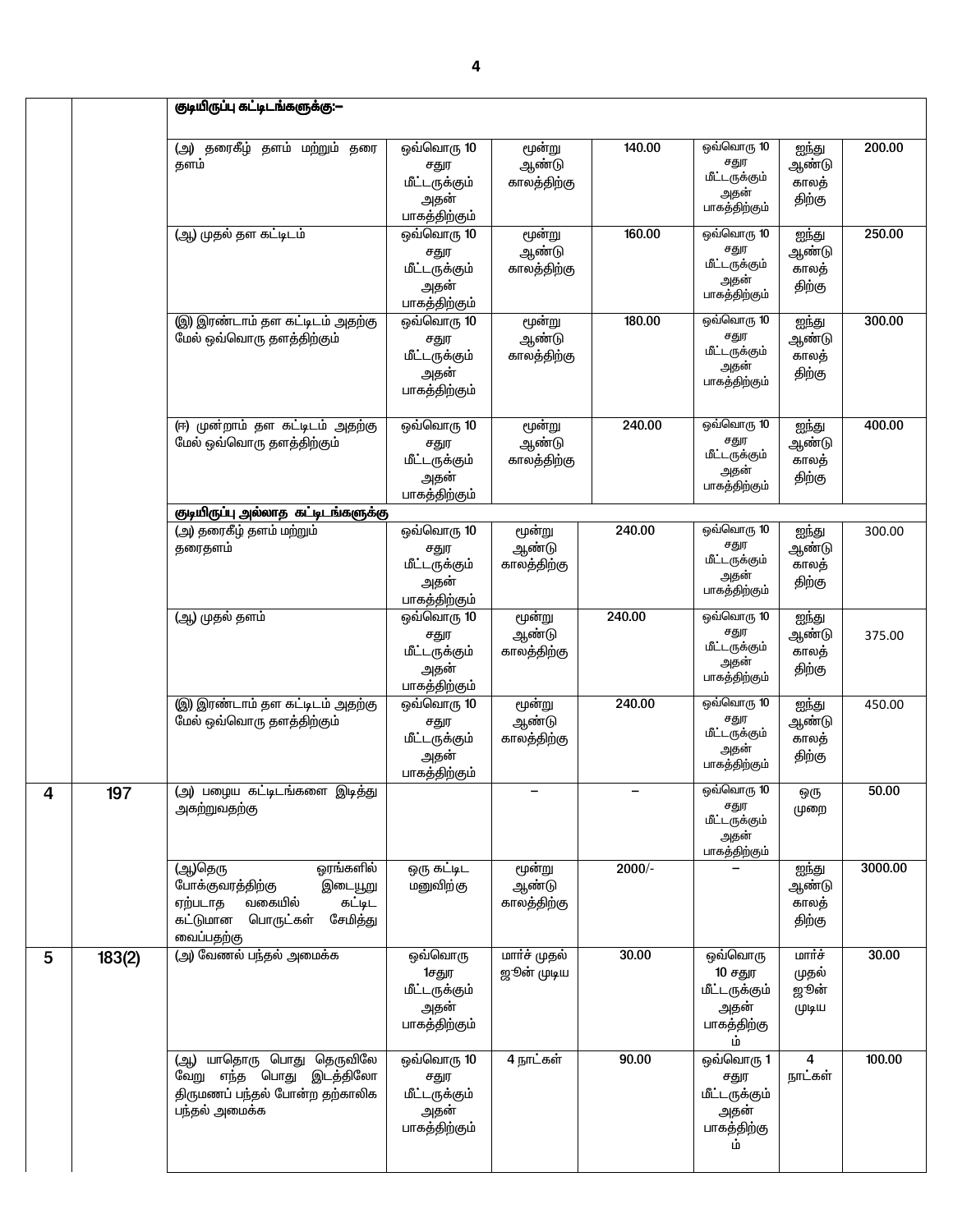|                |                       | (இ) கோயில் உற்சவம் அல்லது மத<br>சம்மந்தமான வைபவங்கள் நடக்கும்<br>காலங்களில்<br>தற்காலிக<br>பந்தல்<br>அமைக்க                                                                 |                                                                             |                                | இலவசம்            |                                                                           |                                   | இலவசம்  |
|----------------|-----------------------|-----------------------------------------------------------------------------------------------------------------------------------------------------------------------------|-----------------------------------------------------------------------------|--------------------------------|-------------------|---------------------------------------------------------------------------|-----------------------------------|---------|
| 6              | 197<br>மற்றும்<br>207 | மக்கள் கூடும்<br>சர்க்கஸ்,<br>பொது<br>சினிமா,<br>நாடகம்,<br>கேளிக்கைகளுக்கு<br>தற்காலிக<br>கொட்டகைகள் அமைக்க அனுமதி<br>(எளிதில்<br>வழங்க<br>தீப்பிடிக்காத<br>பொருட்களினால்) | ஒவ்வொரு<br>$\overline{1}$<br>சதுர<br>மீட்டருக்கும்<br>அதன்<br>பாகத்திற்கும் | 3 மாதங்க<br>ள்                 | 10.00             | ஒவ்வொரு<br>10 சதுர<br>மீட்டருக்கும்<br>அதன்<br>பாகத்திற்கு<br>ம்          | 1 மாதம்                           | 15.00   |
| $\overline{7}$ | 197, 201,<br>215      | கழிப்பறை கட்ட<br>(1)<br>தனியாக கட்டபடுவதற்கு                                                                                                                                | ஓவ்வொன்றுக்<br>கும்                                                         | மூன்று<br>ஆண்டு<br>காலத்திற்கு | 300.00            | ஓவ்வொன்<br>றுக்கும்                                                       | ஐந்து<br>ஆண்டு<br>காலத்<br>திற்கு | 300.00  |
|                |                       | குளியலறை கட்ட<br>(2)<br>தனியாக கட்டபடுவதற்கு                                                                                                                                | ஒவ்வொன்றுக்<br>கும்                                                         | மூன்று<br>ஆண்டு<br>காலத்திற்கு | 300.00            | ஓவ்வொன்<br>றுக்கும்                                                       | ஐந்து<br>ஆண்டு<br>காலத்<br>திற்கு | 300.00  |
|                |                       | குளியலறையுடன்<br>(3)<br>கூடிய<br>கழிப்பறை கட்ட தனியாக<br>கட்டபடுவதற்கு                                                                                                      | ஓவ்வொன்றுக்<br>கும்                                                         | மூன்று<br>ஆண்டு<br>காலத்திற்கு | 600.00            | ஓவ்வொன்<br>றுக்கும்                                                       | ஐந்து<br>ஆண்டு<br>காலத்<br>திற்கு | 600.00  |
|                |                       | கட்ட<br>நச்சுத்தடை<br>தொட்டி<br>(4)<br>(செப்டிக் டேங்க்)                                                                                                                    | ஓவ்வொன்றுக்<br>கும்                                                         | மூன்று<br>ஆண்டு<br>காலத்திற்கு | 240.00            | ஓவ்வொன்<br>றுக்கும்                                                       | ஐந்து<br>ஆண்டு<br>காலத்<br>திற்கு | 500.00  |
|                |                       | மீட்டர்<br>1.50<br>சுற்றுச்சுவா்<br>(5)<br>உயரத்திற்கு மேல் கட்டுவதற்கு                                                                                                     | ஒவ்வொரு 10<br>மீட்டருக்கும்<br>அதன்<br>பாகத்திற்கும்                        | மூன்று<br>ஆண்டு<br>காலத்திற்கு | 100.00            | ஒவ்வொரு<br>10 <sup>10</sup><br>மீட்டருக்கும்<br>அதன்<br>பாகத்திற்கு<br>ம் | ஐந்து<br>ஆண்டு<br>காலத்<br>திற்கு | 150.00  |
|                |                       | (6) மாடிப்படி அமைக்க<br>தனியாக கட்டபடுவதற்கு                                                                                                                                | ஒவ்வொரு<br>தளத்திற்கும்                                                     | மூன்று<br>ஆண்டு<br>காலத்திற்கு | 120.00            | ஒவ்வொரு<br>தளத்திற்கு<br>ம்                                               | ஐந்து<br>ஆண்டு<br>காலத்<br>திற்கு | 300.00  |
|                |                       | கட்டிட அனுமதி உத்தரவு<br>1.<br>உண்மை நகல் வழங்க                                                                                                                             | ஓவ்வொன்றுக்<br>கும்                                                         | ஒரு முறை                       | 100.00            | ஓவ்வொன்<br>றுக்கும்                                                       | ஒரு<br>முறை                       | 200.00  |
|                |                       | 2.<br>மனைப்பிரிவு<br>அனுமதி<br>வரைபடம்,<br>முழுமைத்<br>திட்ட<br>வரைபடம்,விரிவு<br>அபிவிருத்தி<br>திட்ட<br>நகல்<br>வரைபடம்<br>வழங்குவதற்கு                                   | ஒவ்வொன்றுக்<br>கும்                                                         | ஒரு முறை                       | 300.00            | ஒவ்வொன்<br>றுக்கும்                                                       | ஒரு<br>முறை                       | 500.00  |
|                |                       | (4) நகர வரைபட நகல் வழங்க                                                                                                                                                    | ஓவ்வொன்றுக்<br>கும்                                                         | ஒரு முறை                       | 500.00            | ஓவ்வொன்<br>றுக்கும்                                                       | ஒரு<br>முறை                       | 500.00  |
|                |                       | (5)நில உபயோக சான்று வழங்க                                                                                                                                                   |                                                                             | $\qquad \qquad -$              | $\qquad \qquad -$ | ஒவ்வொன்<br>றுக்கும்                                                       | ஒரு<br>முறை                       | 500.00  |
|                |                       | புலப்பட<br>(6)<br>நகரளவை<br>நகல்<br>வழங்குவதற்கு                                                                                                                            | ஒரு புல எண்<br>பகுதி காட்டும்<br>வரை<br>படத்திற்கு                          | ஒரு முறை                       | 200.00            | ஒரு புல<br>எண் பகுதி<br>காட்டும்<br>வரை<br>படத்திற்கு                     | ஒரு<br>முறை                       | 200.00  |
|                |                       | (7) நகரளவை நில பதிவேடு<br>நகல்<br>வழங்க                                                                                                                                     | ஒரு புல<br>எண்ணி ற்கு                                                       | ஒரு முறை                       | 500.00            | ஒரு முறை                                                                  | ஒரு<br>முறை                       | 200.00  |
|                |                       | (8) நகர நில அளவை எல்லைகள்<br>அளந்து காண்பிக்க (நான்குமால்<br>அளவீடு செய்ய)                                                                                                  | ஒவ்வொரு புல<br>எண்ணி ற்கும்                                                 | ஒரு முறை                       | 100.00            | ஒவ்வொரு<br>புல எண்ணி<br>ற்கும்                                            | ஒரு<br>முறை                       | 500.00  |
| 8              | 186                   | (1) பதிவு பெற்ற தொழில் வல்லுநா்<br>(Registered Professionals) அனுமதி<br>வழங்க மற்றும் புதுப்பிக்க                                                                           | ஒருவருக்கு                                                                  | ஒரு<br>ஆண்டிற்கு               | 1500.00           | ஒருவருக்கு                                                                | ஐந்து<br>ஆண்டி<br>ற்கு            | 1500.00 |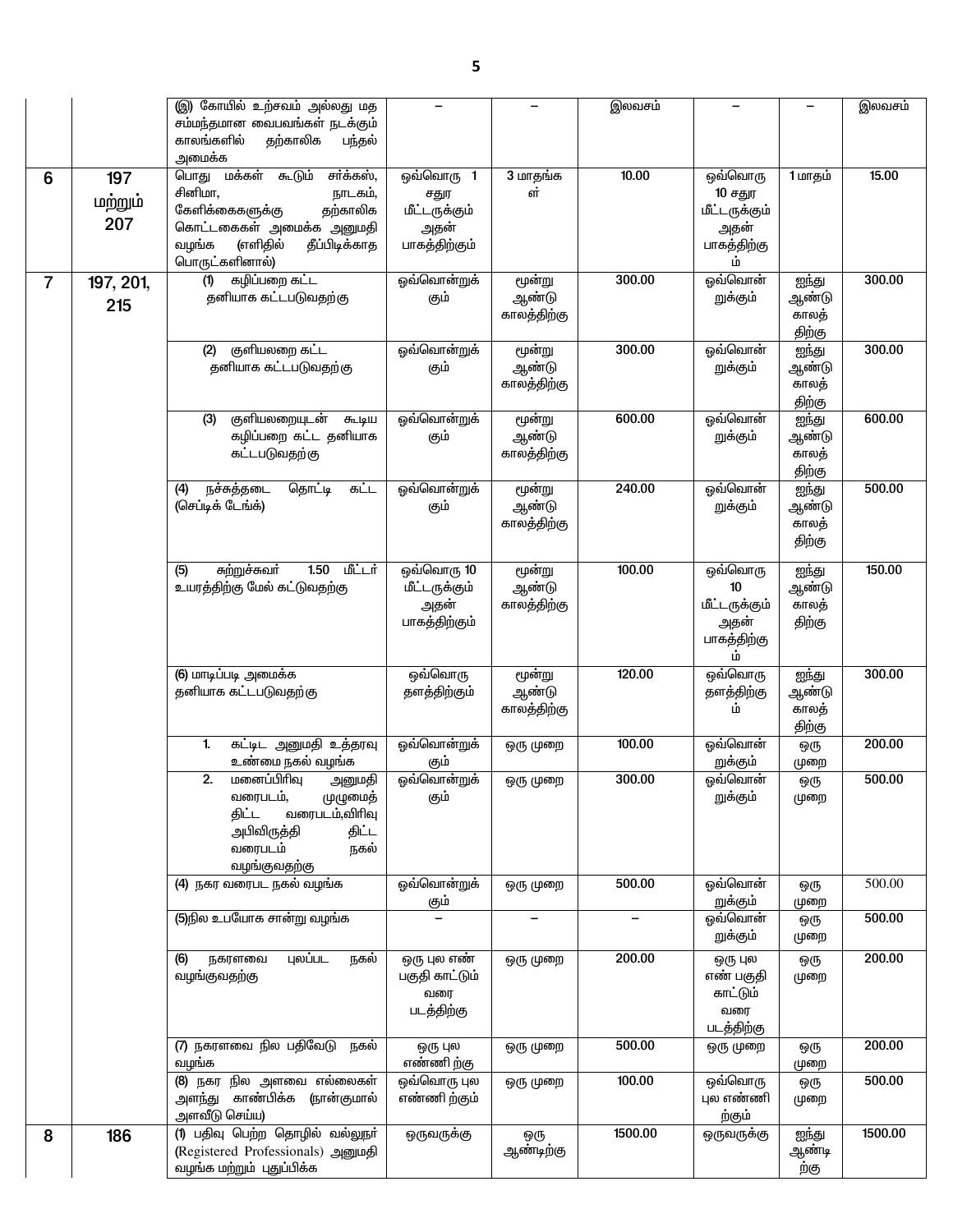|   | (2) பதிவு பெற்ற தொழில் வல்லுநா்<br>(Registered Professionals) அனுமதி<br>வழங்குவதற்கு முன்<br>வைப்புத்<br>தொகை      | ஒருமுறை                  |             | 3000.00                              | ஓரு முறை          |             | 3000,00                              |
|---|--------------------------------------------------------------------------------------------------------------------|--------------------------|-------------|--------------------------------------|-------------------|-------------|--------------------------------------|
|   | (3)<br>தொடர்பு<br>தொலை<br>கோபுரங்களுக்கு<br>அனுமதி<br>வழங்குதல்                                                    |                          |             |                                      | இனம்<br>ஒன்றிற்கு | ஓரு<br>முறை | 5000.00                              |
|   | (4) முன் அனுமதியின்றி கட்டப்படும்<br>கட்டிடங்களுக்கு                                                               | ஒருமுறை                  |             | உரிமையாணைத்<br>தொகையில் 100<br>$/$ - | ஒரு முறை          |             | உரிமையா<br>ணைத்<br>தொகையி<br>ல் 50/– |
| 9 | சேகரிப்பு<br>மழைநீர்<br>கட்டமைப்பு<br>வைப்புத்<br>தொகை<br>அமைக்க                                                   | குடியிருப்பு             | ஒரு<br>முறை | 3000.00                              | ஒருமுறை           |             | 3000.00                              |
|   | அமைக்கப்பட்ட<br>(கட்டமைப்பு<br>விவரத்தினை அலுவலகத்தில்<br>சமா்ப்பித்தப்பின் வைப்புத் தொகை<br>திரும்ப வழங்கப்படும்) | குடியிருப்பு<br>அல்லாதது | ஒரு முறை    | 7000                                 | ஒரு முறை          |             | 7000.00                              |

2. மேற்படி திருத்திய கட்டண விகிதங்களை திருவண்ணாமலை மாவட்ட அரசிதழ் மற்றும் நாளிதழ்களில் பிரசுரம் செய்ய ஆகும் செலவு தொகைக்கு மன்ற அனுமதி வேண்டப்படுகிறது.

அலுவலகக்குறிப்பு:— 1. மன்றம் பதிவு செய்யலாம்.

2.திருத்திய கட்டணம் மன்றம் அனுமதிக்கலாம்.

3.ரூ 50,000 செலவு தொகைக்கு மன்றம் அனுமதி வழங்கலாம்.

## தீர்மானம்

227. இந்நகராட்சியில் 03.09.1991 முதல் 09.11.1996 வரை தற்காலிக தினக்கூலி பணியாளராக பணிபுரிந்து பணியிடையில் தானாக நின்றுவிட்ட திரு.சி. விஜயபாலன் என்பவர் வேலூர் தொழிலாளா் நீதிமன்றத்தில் தொடரப்பட்ட வழக்கு எண். ID 72/2014 மற்றும் EP 153 / 2015 ன்படி பணி வழங்க தெரிவித்து Warnt of Arrest ம் மேலும் ரூ. 12,83,251/– வழங்கக் கோரி ஜப்தி வாரண்ட் உத்திரவும் பிறப்பித்து ஆணையிடப்பட்டது. மேற்படி உத்திரவுகளை எதிர்த்து தடை ஆணை பெற சென்னை உயா்நீதிமன்றத்தில் ஆஜராகி தடை ஆணை பெற்றுத் தந்தமைக்கு ADDL. ADVOCATE General - VIII திருமதி. நா்மதா சம்பத் அவா்கள் வழக்கு கட்டணம் ரூ.60,000/— வழங்குமாறு கோரியுள்ளாா். மேலும் திரு.எஸ். எராஸ்கின் லியோ வழக்கறிஞருக்கு ரு. 20,000/-ம் வழங்குமாறு கோரியுள்ளார். எனவே மேற்படி வழக்காடு கட்டணம் வழங்க மன்ற அனுமதி வேண்டப்படுகிறது.

#### அலுவலகக் குறிப்பு —

- 1. அனுமதி வழங்கலாம்
- 2. வருவாய் நிதியின் கீழ் செலவிடலாம்
- 3. அவசர அவசியம் கருதி தனி அலுவலா் அவா்களின் முன் அனுமதி பெற்று தொகை வழங்கியதையும் அனுமதிக்கலாம்.

## தீர்மானம்

228. திருவண்ணாமலை நகராட்சி எல்லைக்குட்பட்ட வார்டு எண்.1, கதவு எண்.103/29, அவலூா்பேட்டை ரோடு என்ற முகவாியில் அமைந்துள்ள மவுண்ட் செயிண்ட் ஜோசப் மெட்ாிக் உயாநிலைப்பள்ளி சொத்துவரி விதிப்பு சம்மந்தமாக சென்னை உயாநீதிமன்றத்தில் செயலா், நகராட்சி நிர்வாக ஆணையர் மற்றும் ஆணையாளர் மீது W.P.No. 4788 தொடர்ந்துள்ளார்.

மேற்படி வழக்கினை அவசர அவசியம் கருதி நகராட்சி சாா்பாக வாதிட சென்னை உயா்நீதிமன்ற வழக்கறிஞா் திரு.ஏ.ஜாகீா்உஷேன் அரசு வழக்கறிஞாிடம் ஒப்படைக்கப்பட்டதையும் அதற்கான செலவுத் தொகை ரூ. 15000/— வழங்க மன்ற அனுமதி வேண்டப்படுகிறது.

### அலுவலகக் குறிப்பு —

1. அனுமதி வழங்கலாம்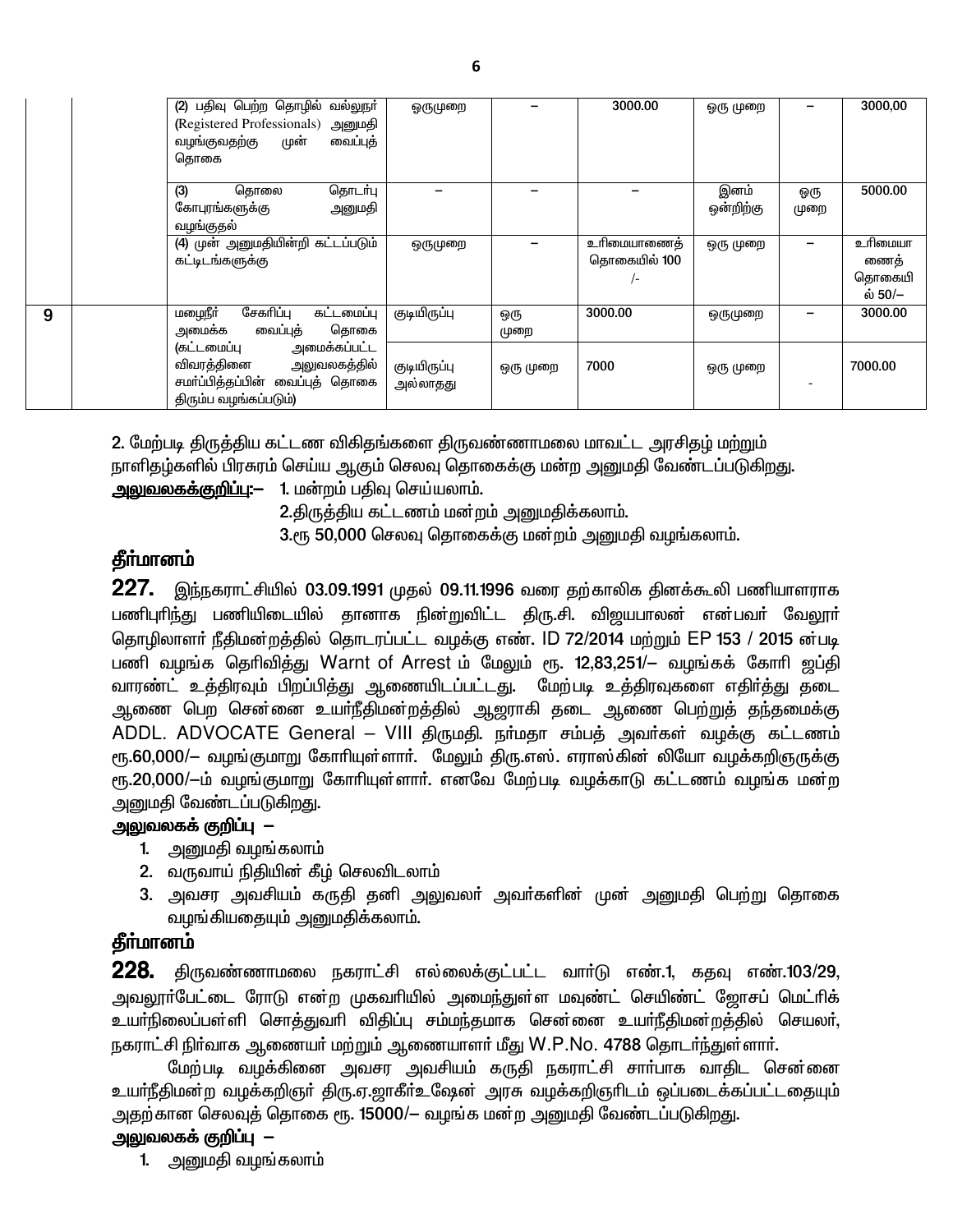## **தீர்மானம்**

 $229.$  இந்நகராட்சி பயன்பாட்டில் உள்ள TN25AD 5661 ஈப்பு வாகனம் Jain Cars & Auto Sales Pvt Ltd நிறுவனத்திடம் நேரடியாக பழுது நீக்கம் செய்தமைக்கு தோராய செலவினம் ரூ. 37920/– ஐ வழங்க மன்ற அனுமதிக்கு வேண்டப்படுகிறது.

### அலுவலகக் குறிப்பு —

- 1. அனுமதி வழங்கலாம்
- 2. வருவாய் நிதியின் கீழ் செலவிடலாம்
- 3. அவசர அவசியம் கருதி தனி அலுவலா் அவா்களின் முன் <u>அனு</u>மதி பெற்று தொகை வழங்கியதையும் அனுமதிக்கலாம்.

### ந.க.எண். 1096 / 2019 / இ2

# தீர்மானம்

 $230$ . இந்நகராட்சி எல்லைக்குட்பட்ட பேகோபுரம் 10வது தெருவில் புதிய மின் கம்பம் அமைத்து தெருவிளக்கு பொருத்த உதவி பொறியாளா் கிழக்கு பிாிவு அவா்களிடம் இருந்து கேட்பு வரப்பெற்றுள்ளது.

கீழ்க்கண்ட தொகை செலுத்த வேண்டும்.

| 1. Estimate Charges    |         |         | 68020 |
|------------------------|---------|---------|-------|
| 2. CC Deposit          |         |         | 200   |
| 3. Development Charges |         |         | 300   |
| 4. Meter               | Deposit |         | 700   |
|                        |         |         |       |
|                        |         | மொத்தம் | 69220 |
|                        |         |         |       |

### அலுவலகக் குறிப்பு $-$

- 1. அனுமதி வழங்கலாம்
- 2. இச்செலவினம் வருவாய் நிதியின் கீழ் செலவிடலாம்.
- 3. அவசர அவசியம் கருதி தனி அலுவலா் அவா்களின் முன் அனுமதி பெற்று தொகை வழங்கியதையும் அனுமதிக்கலாம்.

ந.க.எண். 6241 / 2015 / இ2

## தீர்மானம்

 $231$ . இந்நகராட்சி எல்லைக்குட்பட்ட அவலூா்பேட்டை ரோடு மூகாம்பிகை நகா் பகுதியில் கூடுதல் தெருவிக்கு ஏதுவாக மின் பாதை அமைப்பதற்காக உதவி பொறியாளா் கிழக்கு பிாிவு அவா்களிடம் இருந்து கேட்பு வரப்பெற்றுள்ளது.

ு.<br>கீம்க்கண்ட தொகை செலுத்த வேண்டும்.

| மொத்தம்                | 21215 |
|------------------------|-------|
|                        |       |
| 3. Estimate Charges    | 19940 |
| 2. Testing Charges     | 75    |
| 1. Development Charges | 1200  |
|                        |       |

#### அலுவலகக் குறிப்பு $-$

- 1. அனுமதி வழங்கலாம்
- 2. இச்செலவினம் வருவாய் நிதியின் கீழ் செலவிடலாம்.
- 3. அவசர அவசியம் கருதி தனி அலுவலா் அவா்களின் முன் அனுமதி பெற்று தொகை வழங்கியதையும் அனுமதிக்கலாம்.

#### ந.க.எண். 6241 / 2015 / இ2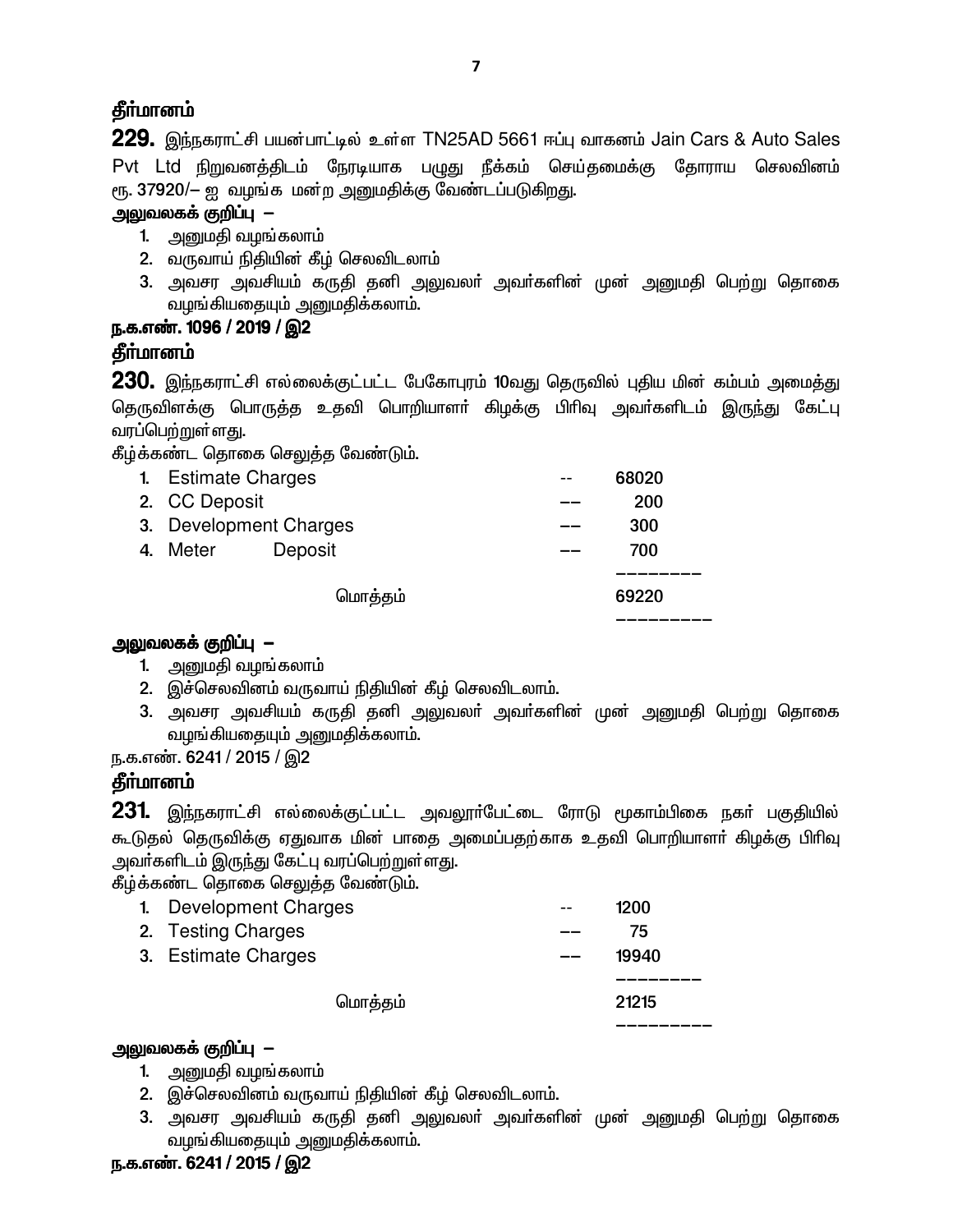## தீர்மானம்

232. இந்நகராட்சி வரிவசூல் மையங்களான Bustand – Townhall School மற்றும் அலுவலக வரிவசூல் மையம் ஆகியவற்றிற்கு ரசீது பிரிண்ட் எடுக்க தேவையான இரு எண்ணிக்கை Dot Matrix Printer SISCO, வேலூர் – 6 என்ற கூட்டுறவு நிறுவனத்திலிருந்து வாங்க தோராய செலவினம் ரூ. 25000/— (இருபத்தி ஐந்தாயிரம் மட்டும்) மன்றம் அனுமதிக்கலாம்.

### <u> அலுவலகக் குறிப்பு</u> —

- 1. அனுமதி வழங்கலாம்
- 2. அவசரம் அவசியம் கருதி இரு எண்ணிக்கை DOT Matrix Printer வாங்கலாம்
- அவசர அவசியம் கருதி நடவடிக்கை மேற்ெ 3. மன்ற அனுமதியை எதிர்நோக்கி, காள்ளப்பட்டதையும் மன்ற மன்றம் அனுமதிக்கலாம்.

# தீர்மானம்

233. இந்நகராட்சி எல்லைக்குட்பட்ட வேட்டவலம் ரோடு ஜீவா நகா் கிருஷ்ணாநகா் மெயின் ரோடு பகுதியில் புதிய மின்கம்பம் மற்றும் மின்கம்பி அமைக்க இளநிலை பொறியாளா் கீழ்நாத்தூா் பிரிவு அவர்களிடம் இருந்து கேட்பு வரப்பெற்றுள்ளது.

| 1. Development Charges | $- -$ | 2700  |
|------------------------|-------|-------|
| 2. Testing Charges     |       | 75    |
| 3. Estimate Charges    |       | 84700 |
|                        |       |       |
| மொத்தம்                |       | 87475 |
|                        |       |       |

மேற்கண்ட தொகை SE TANGEDCO திருவண்ணாமலை அவா்களுக்கு DD யாக செலுத்த மன்ற அனுமதி வேண்டப்படுகிறது.

# அலுவலகக் குறிப்பு —

- 1. அனுமதி வழங்கலாம்
- 2. இச்செலவினம் வருவாய் நிதியின் கீழ் செலவிடலாம்
- 3. அவசரம் அவசியம் கருதி தனி அலவலா் அவா்களின் முன் அனுமதி பெற்றுத் தொகை செலுத்தியதை மன்றம் ஏற்கலாம்.

# **கீர்மானம்**

234. நகராட்சி நிர்வாக ஆணையா், சென்னை—5 அவா்களின் செயல்முறை கடித ந.க.எண்.13277/2018/WS1 நாள் 03.07.2018ல் இந்நகராட்சியில் வீட்டு குடிநீா் குழாய் இணைப்புகள் வழங்க (9074 எண்ணிக்கை) மதிப்பீடு ரூ.305.00 லட்சத்திற்கு நிா்வாக அனுமதி மற்றும் இயக்குநா், <u>வழங்கப்பட்டுள்ளது.</u> மேலும், கலைவா் மேலாண்மை **TUFIDCO** Lr.No.TUFIDCO/URF-1819-40ULBs/AM(M)/2018 Dated: 07.12.2018 அவா்களின் மேற்கண்ட РҦ.308.73 கடிகக்கில் பணிக்கு மகிப்பீடு லட்சத்திற்கு நிகி ஒதுக்கீடு ஆனால், மேற்கண்ட மதிப்பீட்டிற்கு தொழில்நுட்ப அனுமதி பெறுகையில் செய்யப்பட்டுள்ளது. ரூ.316.50 லட்சத்திற்கு தொழில்நுட்ப அனுமதி பெறப்பட்டுள்ளது. எனவே, மீதமுள்ள ரூ.7.77 லட்சம் தொகையினை பொது நிதியின் கீழ் மேற்கொள்ளலாம். மேற்படி அறுமகியின் 26.02.2018 ஒப்பந்தப்புள்ளிகள் பெறப்பட்ட அடிப்படையில் அன்று கோரப்பட்டது. ஒப்பந்தப்புள்ளிகளை மன்றத்தின் பார்வைக்கும் அங்கீகாரத்திற்கும் வைக்கப்படுகிறது.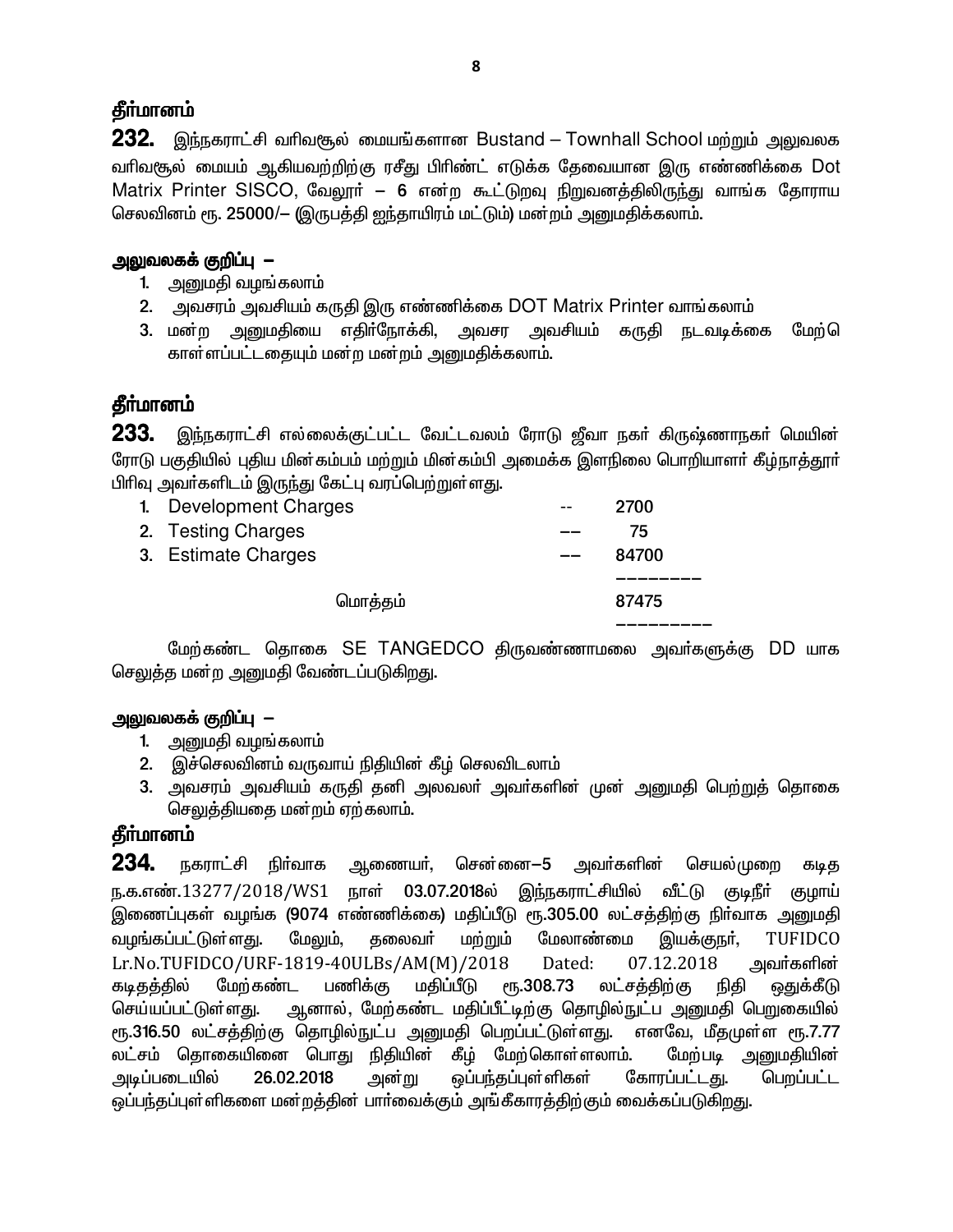| வ.எண். | பணியின் பெயர்                                                   | மதிப்பீடு<br>(ரூ.இலட்சத்<br>தில்) | ஓப்பந்ததாரரின் பெயர்       | ஓப்பந்தப்புள் ளி<br>விகிதம் |
|--------|-----------------------------------------------------------------|-----------------------------------|----------------------------|-----------------------------|
|        | நகராட்சியில்<br>திருவண்ணாமலை                                    |                                   | M/s.G.V. Construction      | $0.05\%$ அதிகம்             |
|        | வீட்டு குடிநீர் குழாய் இணைப்புகள்<br>வழங்குதல் (9074 எண்ணிக்கை) | 316.50                            | M/s.Arunai<br>Construction | $9.84\%$ அதிகம்             |

#### அலுவலகக் குறிப்பு:

1. மேற்கண்ட பணியில் குறைந்த ஒப்பந்தப்புள்ளி கொடுத்துள்ள M/s.G.V.Construction, திருவண்ணாமலை என்ற நிறுவனத்தின் குறைந்த ஒப்பந்தப்புள்ளியை மன்றம் அங்கீகரிக்கலாம்.

# தீா்மானம்

235. நகராட்சி நிர்வாக ஆணையா், சென்னை—5 அவா்களின் செயல்முறை கடிக ந.க.எண்.25709/2018/P4 நாள் **31.10.2018**ல் இந்நகராட்சிக்கு சன்னதி தெருவில் பழைய நகராட்சி அலுவலகம் அமைந்துள்ள இடத்தில் கல்யாண மண்டபம் கட்டும் பணிக்கு Design, Build, Finance, Operate and Transfer (DBFOT) basis Public Private Partnership (PPP) mode including construction, Operation, Maintenance and Functional Management for period of 15 years பணி மேற்கொள்ள மதிப்பீடு ரூ.640.00 லட்சத்திற்கு நிர்வாக அனுமதி பெறப்பட்டுள்ளது. மேற்கண்ட நிா்வாக அனுமதியின்படி நகராட்சி நிா்வாக ஆணையா், சென்னை—5 அவா்களின் செயல்முறை கடித ந.க.எண்.25709/2018/P4 நாள் 21.01.2019ல் மேற்கண்ட பணி செய்ய RFP Documentக்கு அனுமதி (Principal Clearance) பெறப்பட்டுள்ளது. அனுமதி பெறப்பட்டதின் அடிப்படையில் 27.02.2019 அன்று ஒப்பந்தப்புள்ளி கோரப்பட்டது. பெறப்பட்ட ஒப்பந்தப்புள்ளிகளை மன்றத்தின் அனுமதிக்கு வைக்கப்படுகிறது.

| வ.எ<br>ண். | பணியின் பெயர்                                                                                                                                                                                               | மதிப்பீடு<br>(ரூ.இலட்சத்<br>தில்) | ஒப்பந்ததாராின்<br>பெயர்                                | ஒப்பந்தாரரின்<br>ஆண்டு சந்தா<br>தொகை |
|------------|-------------------------------------------------------------------------------------------------------------------------------------------------------------------------------------------------------------|-----------------------------------|--------------------------------------------------------|--------------------------------------|
|            | நகராட்சியின்<br>திருவண்ணாமலை<br>சன்னதி தெருவில் பழைய நகராட்சி<br><u>அலுவலகம் அமைந்துள்ள இடத்தில்</u><br>கல்யாண மண்டபம் கட்டுதல். Design,                                                                    |                                   | Murali ADS &<br>Publicities,<br>Kumbakonem-<br>612401. | $\epsilon$ гҕ.19,00,000/-            |
|            | Build, Finance, Operate and Transfer<br>(DBFOT) basis Public Private<br>Partnership (PPP) mode including<br>construction, Operation, Maintenance<br>and Functional Management<br>for<br>period of 15 years. | 640.00                            | <b>IDEAL</b><br>Engineering,<br>Ammachatram            | ரூ.18,80,000/-                       |

#### அலுவலகக் குறிப்பு:

- 1. மேற்கண்ட பணியில் அதிகமான ஆண்டு சந்தா தொகை கொடுத்துள்ள M/s.Murali Kumbakonem-612401 ADS Publicities. என்ற நிறுவனத்தின் - & அதிக ஒப்பந்தப்புள்ளியை மன்றம் அங்கீகரிக்கலாம்.
- 2. அவசர அவசியம் கருதி தனி அலுவலர் அவர்களின் முன் அனுமதி பெற்று Letter of Acceptance வழங்கியதை மன்றம் ஏற்கலாம்.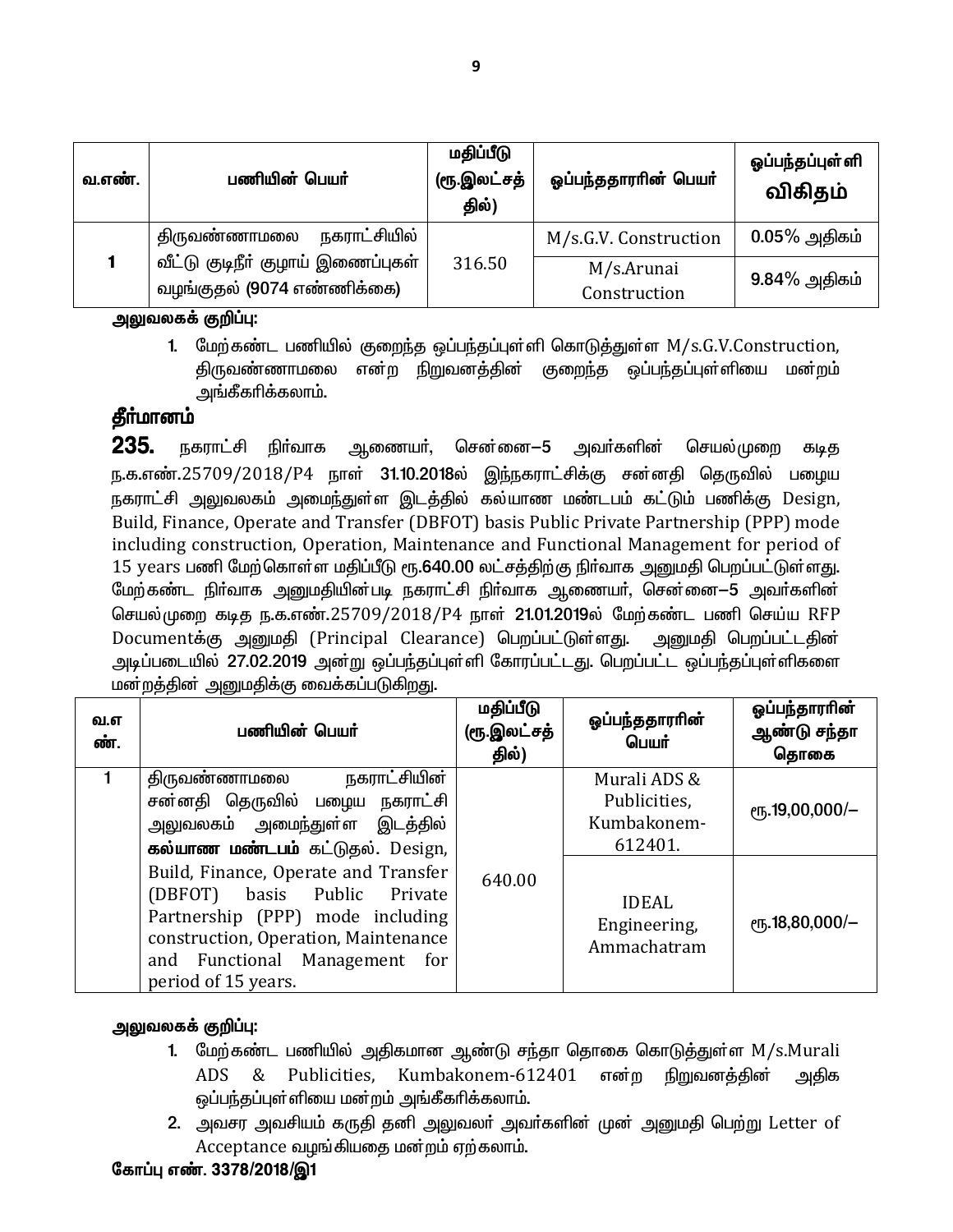236. திருவண்ணாமலை நகராட்சியின் தூய்மை பாரத இயக்கம், திடக்கழிவு மேலாண்மை திட்டம் 2018-19ன் கீழ் 30 எண்ணிக்கை Battery Operated Vehicle, 3 எண்ணிக்கை Light Commercial Vehicle வாங்குதல், 1 எண்ணிக்கை Mini Excavator, 1 எண்ணிக்கை Excavator back hoe loader 3DX வாகனம் மற்றும் Resource Recovery Centre கட்டும் பணிகளுக்கு நகராட்சி நிர்வாக ஆணையர், சென்னை அவர்களின் ந.க.எண்.1191/2019/பி3 நாள் 21.01.2019ல் நிர்வாக அனுமதி பெறப்பட்டு, 12.02.2019 அன்று ஒப்பந்தப்புள்ளிகள் கோரப்பட்டது. பெறப்பட்ட ஒப்பந்தப்புள்ளிகளை மன்றத்தின் அனுமதி வேண்டி பொருள் வைக்கப்படுகிறது.

| வ.எண்.         | பணியின் பெயர்                                                        | மதிப்பீடு<br>(ரூ.இலட்ச<br>த்தில்) | ஓப்பந்ததாரரின் பெயர்                                              | ஓப்பந்தப்புள்ளி<br>விகிதம் |
|----------------|----------------------------------------------------------------------|-----------------------------------|-------------------------------------------------------------------|----------------------------|
|                | எண்ணிக்கை<br>Battery<br>30                                           |                                   | Priyam Industries &<br>Engineers Pvt. Ltd.,<br>Chennai-6.         | $0.28\%$ குறைவு            |
|                | Operated Vehicle சப்ளை<br>செய்தல்.                                   | 54.00                             | Arun Indian Motors,<br>Salem                                      | $0.11\%$ குறைவு            |
|                |                                                                      |                                   | Susi Industries, Theni                                            | $0.05%$ குறைவு             |
| $\overline{2}$ | 3<br>எண்ணிக்கை<br>Light<br>Vehicle                                   | 16.80                             | Lakshmi Auto Diesel<br>works, Salem                               | 2.68 % குறைவு              |
|                | Commercial<br>சப்ளை செய்தல்.                                         |                                   | Krysttal Motors (P) Ltd.,<br>Salem                                | 1.38 % குறைவு              |
| 3              | எண்ணிக்கை<br>Mini                                                    | 23.00                             | Dynatech, Villupuram                                              | 12.83 % குறைவு             |
|                | Excavator சப்ளை செய்தல்.                                             |                                   | <b>TRR Automotive</b>                                             | 4.13 % குறைவு              |
| 4              | 1 எண்ணிக்கை Excavator<br>hoe loader<br>3DX<br>back<br>சப்ளை செய்தல். | 28.50                             | TATA Hitachi Const.<br>Machinery company pvt.<br>Ltd., Chennai-32 | 19.76 % குறைவு             |
|                |                                                                      |                                   | Dynatech, Villupuram                                              | 2.80 % குறைவு              |
|                | ஈசான்யம்<br>பகுதியில்                                                |                                   | Mr.K.Selvaraj                                                     | $0.15\%$ குறைவு            |
| 5              | <b>Resource Recovery Centre</b><br>கட்டுதல்.                         | 18.00                             | Mr.S.Dharmadurai                                                  | 1.50 % அதிகம்              |

#### அலுவலகக்குறிப்பு

- 1. குறைந்த ஒப்பந்தப்புள்ளியினை கொடுத்துள்ள வரிசை எண்.1ல் உள்ள Priyam Industries & Engineers Pvt. Ltd., Chennai-6, ณท์โดง ส สต์ท.2ல் உள்ள Lakshmi Auto Diesel works, Salem, வரிசை எண்.3ல் உள்ள Dynatech, Villupuram, வரிசை எண்.4ல் உள்ள TATA Hitachi Const. Machinery company pvt. Ltd., Chennai-32 மற்றும் வரிசை எண்.5ல் உள்ள திரு.கே.செல்வராற், <u> கிருவண்ணாமலை</u> என்பவர்களின் குறைந்த ஒப்பந்தப்புள்ளியினை மன்றம் ஏற்கலாம்.
- **2**. அவசர அவசியம் கருதி தனி அலுவலா் அவா்களின் முன் அனுமதி பெற்று பணி உத்திரவு வழங்கியதை மன்றம் ஏற்கலாம்.

### தீா்மானம்

 $237.$  திருவண்ணாமலை நகராட்சி எல்லைக்குட்பட்ட பகுதியில் சொத்துவரி விதிப்பு சம்மந்தமாக ஆட்சேபித்து தொடரப்பட்ட சென்னை உயாநிதிமன்ற வழக்குகளுக்கு வழக்கு கட்டணத்திற்கு ஏற்படும் தோராய செலவினம் ரூ.300000/-த்திற்கு மன்ற அனுமதி வேண்டப்படுகிறது.

#### <u>அலுவலகக் குறிப்பு</u>

1. மன்றம் அனுமதிக்கலாம் கோப்பு எண். 3595/2018/அ2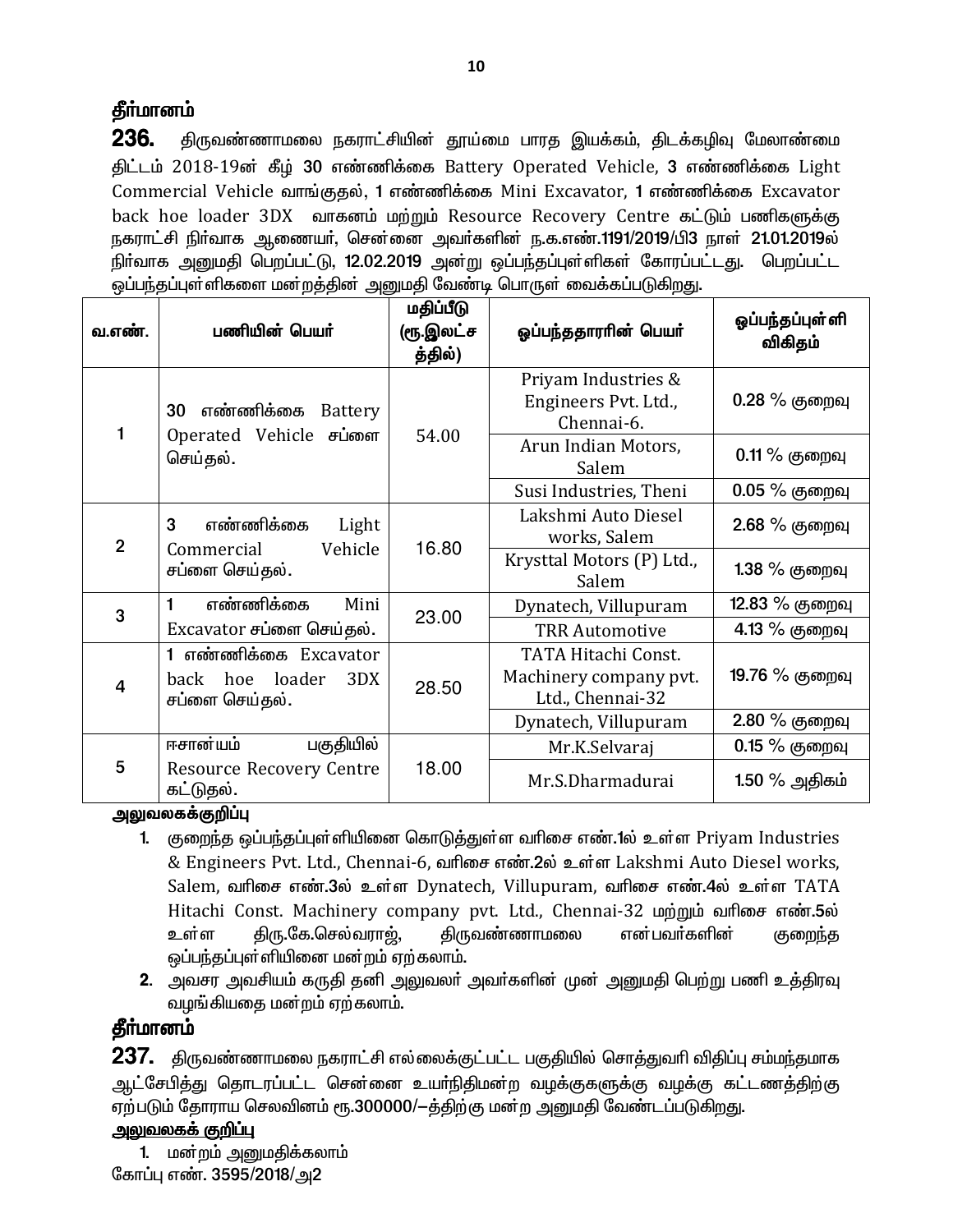238. இந்நகராட்சி வார்டு எண். 28 அண்ணாநகர் பிரதான குடிநீர் குழாய் பைப் லைன் பதிக்கும் பணிக்கு ஆகும். தோராய செலவினம் ரூ. 63,000/— க்கு மன்ற அனுமதி வேண்டப்ப்டுகிறது.

### <u> அலுவலக குறிப்ப:–</u>

- 1. அனுமதி வழங்கலாம்
- 2. குடிநீர் நிதியின் கீழ் செலவிடலாம்.

# கீர்மானம்

239. இந்நகராட்சியில் நாடாளுமன்ற தேர்தல் 2019—20 முன்னிட்டு அரசு கட்டிடங்களில் எழுதப்பட்ட அரசியல் விளம்பரங்களை அழித்தல், வா்ணப்பூச்சு பணியில் மற்றும் இதர பணிகள் மேற்கொள்ள 07.03.2019ல் பெறப்பட்ட விலைப்புள்ளிகள் முடிவு செய்ய மன்ற அனுமதி வேண்டப்படுகிறது.

| வ.எண் | நிறுவனத்தின் பெயர்             | மதிப்பீடு        | கொடுத்துள்ள         |
|-------|--------------------------------|------------------|---------------------|
|       |                                | (ரூ. லட்சத்தில்) | ஒப்ப.தப்புள்ளி      |
|       | ஆா். மாாிமுத்து, கல்லரைப்பாடி  |                  | ரு. 142             |
|       | செங்கம் தாலுக்கா,              |                  |                     |
|       | திருவண்ணாமலை தாலுக்கா          |                  |                     |
| 2.    | வி.என். பிரகாஷ், ஒப்பந்ததாரா், |                  | <sub>(</sub> դ. 149 |
|       | நெ. 27/87 கரிகாலன் தெரு,       | 4.00             |                     |
|       | திருவண்ணாமலை.                  |                  |                     |
| 3.    | அஸ்வினி, கன்ஸ்ட்ரக்ஷன்,        |                  | <b>е</b> ђ. 155     |
|       | நெ. 37, பேகோபுரத் தெரு – 10வது |                  |                     |
|       | திருவண்ணாமலை.                  |                  |                     |

#### <u>அலுவலகக்குறிப்பு</u>

- 1. மேற்படி பெறப்பட்ட விலைப்புள்ளிகளில் வரிசை எண்.1 ல் கொடுக்குள்ள M/S ஆர்.மாரிமுக்கும என்பவரின் விலைப்புள்ளி குறைவாக உள்ளதை அனுமதிக்கலாம்.
- 2. அவசர அவசியம் கருதி தனி அலுவலா் அவா்களின் முன் அனுமதி பெற்று வேலை உத்திரவு வழங்கியதையும் அனுமதிக்கலாம்.

# தீர்மானம்

240. இந்நகராட்சி தீபத்திருவிழா – 2017 முன்னிட்டு 13 தற்காலிக பேருந்து நிலையங்களுக்கு தற்காலிகமாக மின் இணைப்புகள் பெற தேவையான மின் சாதன பொருட்கள் பொறுத்துதல் மற்றும் இதர பணிகள் மேற்கொள்ள ஆகும் கோராய செலவினம் ரூ. 1,40,000/– க்கு மன்ற அனுமதி வேண்டப்படுகிறது.

## <u>அலுவலகக் குறிப்பு</u>

- 1. மன்றம் அனுமதிக்கலாம்
- 2. வருவாய் நிதியின் கீழ் செலவிடலாம்.

# தீர்மானம்

 $241$ . இந்நகராட்சியின் வாா்டு எண்.19ல் ராமலிங்கனாா் 2வது தெரு மற்றும் 9வது தெருவில் மழைநீா் வடிகால்வாய் அமைக்கும் பணிக்கு 07.03.2019 அன்று ஒப்பந்தப்புள்ளி கோரப்பட்டதில், பெறப்பட்டுள்ள ஒப்பந்தப்புள்ளியினை மன்றத்தின் அனுமதி வேண்டி பொருள் வைக்கப்படுகிறது.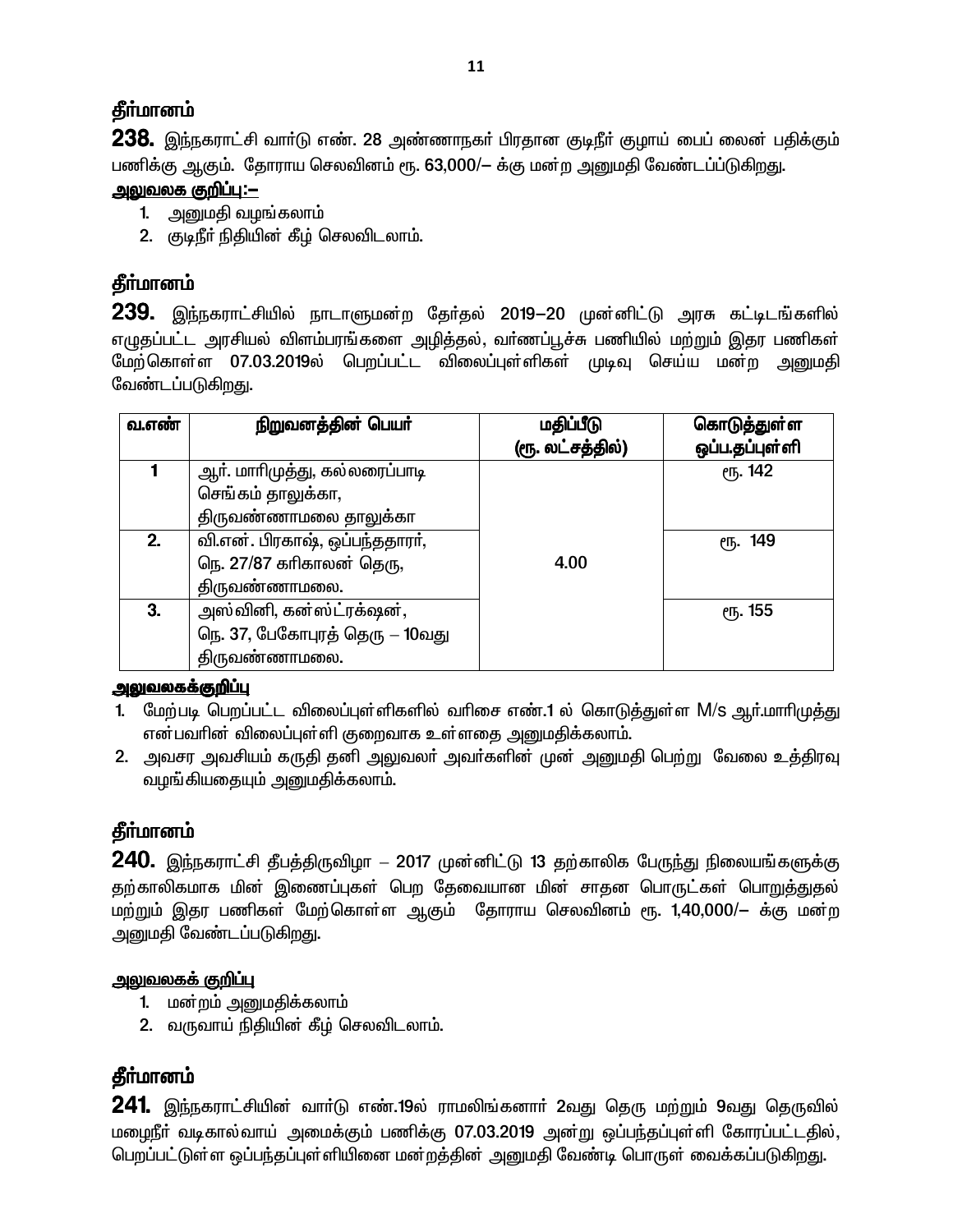| வ.எண்.         | நிறுவனத்தின் பெயர்                                  | மதிப்பீடு<br>(ரூ.லட்சத்தில்) | கொடுத்துள்ள<br>ஒப்பந்தப்புள்ளி |
|----------------|-----------------------------------------------------|------------------------------|--------------------------------|
|                | திரு.என்.தேவபிரபு<br>121, பைபாஸ் சாலை, திருவண்ணாமலை | 4.65                         | $0.16\%$ குறைவு                |
| $\overline{2}$ | திரு.வி.என்.பிரகாஷ்<br>காிகாலன் தெரு, திருவண்ணாமலை  |                              | $0.81\%$ அதிகம்                |

#### அலுவலகக்குறிப்பு

- 1. குறைந்த ஒப்பந்தப்புள்ளியினை கொடுத்துள்ள வரிசை எண்.1ல் கண்டுள்ள திரு.என்.தேவபிரபு, திருவண்ணாமலை அவர்களின் ஒப்பந்தப்புள்ளியினை மன்றம் ஏற்கலாம்.
- 2. அவசர அவசியம் கருதி தனி அலுவலர் அவர்களின் முன் அனுமதி பெற்று பணி உத்திரவு வழங்கியதை மன்றம் ஏற்கலாம்.

## தீா்மானம்

**242.** இந்நகராட்சி வாா்டு எண். 36 பாரதிதாசன் நகா் பிரதான குடிநீா் குழாய் பைப் லைன் பதிக்கும் பணிகள் மேற்கொள்ள ஆகும் தோராய செலவினம் ரூ. 48000/— க்கு மன்ற அனுமதி வேண்டப்படுகிறது.

#### அலுவலகக் குறிப்பு

- 1. அனுமதி வழங்கலாம்
- 2. குடிநீா் நிதியின் கீழ் செலவிடலாம்

#### தீர்மானம்

243. இந்நகராட்சியின் வாா்டு எண். 1 முதல் 39 வரை உள்ள பகுதியில் உள்ள ஆா்துளை கிணறு மோட்டார்கள் திறந்த வெளி கிணறு மின் மோட்டார்கள் பழுதினை சரி செய்யும் பணிக்கு 01.03.2019 அன்று ஒப்பந்தப்புள்ளி கோரப்பட்டதில் பெறப்பட்டுள்ள ஒப்பந்தப்புள்ளியினை மன்றத்தின் அனுமதி வேண்டி பொருள் வைக்கப்படுகிறது.

| வ.எண்.         | நிறுவனத்தின் பெயர்                                 | மதிப்பீடு | கொடுத்துள்ள     |
|----------------|----------------------------------------------------|-----------|-----------------|
|                |                                                    |           | ஒப்பந்தப்புள்ளி |
|                | திரு. வி. எம். ஏழுமலை,                             |           |                 |
|                | 64பி, கன்னிக்கோவில் தெரு,                          |           | $0.10\%$ குறைவு |
|                | திருவண்ணாமலை                                       | 6.00      |                 |
| $\mathfrak{p}$ | திரு. எம். ஜெயபால், ராஜராஜன் தெரு<br>திருவண்ணாமலை. |           | $0.70\%$ அதிகம் |

அலுவலகக்குறிப்பு

- ஒப்பந்தப்புள்ளியினை கொடுத்துள்ள வரிசை எண். 1ல் கண்டுள்ள 1. குறைந்த திரு.வி.எம்.ஏழுமலை, திருவண்ணாமலை அவா்களின் ஒப்பந்தப்புள்ளியினை மன்றம் ஏற்கலாம்.
- 2. அவசர அவசியம் கருதி தனி அலுவலர் அவர்களின் முன் அனுமதி பெற்று பணி உத்திரவு வழங்கியதை மன்றம் ஏற்கலாம்.

### தீா்மானம்

244. இந்நகராட்சி பகுதியில் (1) தாமரைநகா் (2) ஜன்னத் நகா் (3) பெருமாள் நகா் (4) பேகோபுரத் தெரு (5) பெரும்பாக்கம் ரோடு (6) புதுவாணியங்குளத் தெரு ஆகிய பகுதியில் குடிநீா் விநியோக பகிா்மான குழாய்களில் ஏற்படும் குடிநீா் கசிவுகளை சாி செய்தல் மற்றும் இதர பணிகள் மேற்கொள்ள ஆகும் தோராய செலவினம் ரூ. 1.00 லட்சம் (ஒரு லட்சம்) க்கு மன்ற அனுமதி வேண்டப்படுகிறது.

#### அலுவலகக் குறிப்பு

- $1.$ அனுமதி வழங்கலாம்
- 2. வருவாய் நிதியின் கீழ் செலவிடலாம்

#### ந.க.எண். 4853 / 2018 / இ1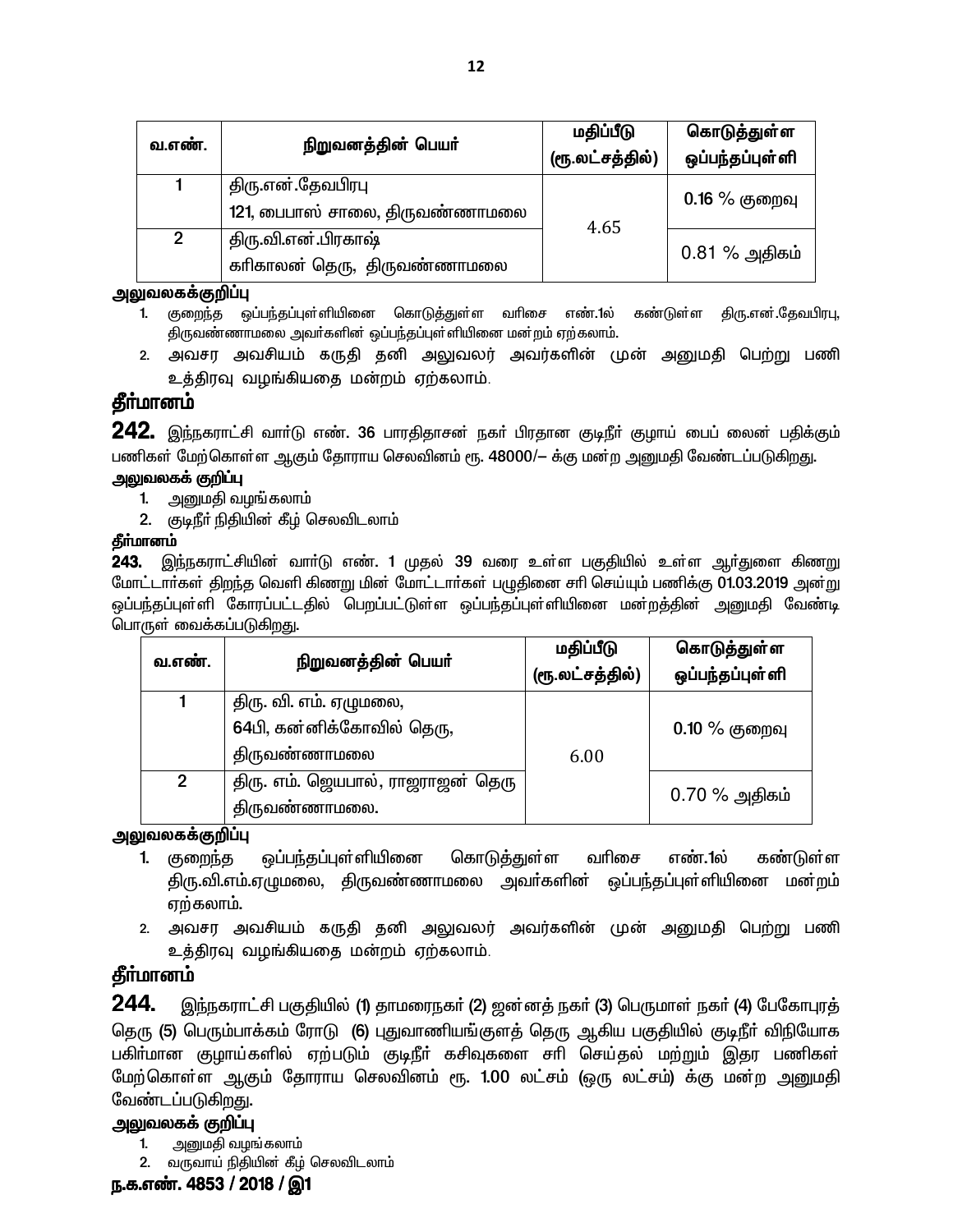245. இந்நகராட்சி பகுதியில் (1) தாமரைநகர் (2) ஜன்னத் நகர் (3) பெருமாள் நகர் (4) பேகோபுரத் தெரு (5) பெரும்பாக்கம் ரோடு (6) புதுவாணியங்குளத் தெரு ஆகிய பகுதிகளில் உள்ள பிரதான குடிநீர் குழாய்களில் உடைப்பு ஏற்பட்டகை சரி செய்யும் பணிக்கு 08.03.2019 அன்று ஒப்பந்தப்புள்ளி கோரப்பட்டதில் கீழ்க்கண்டவாறு பெறப்பட்டது.

| வ.எண்          | நிறுவனத்தின் பெயர்                                | மதிப்பீடு ரூ.<br>லட்சத்தில் | கொடுத்துள்ள<br>ஒப்பந்தப்புள்ளி |
|----------------|---------------------------------------------------|-----------------------------|--------------------------------|
| 1.             | அஸ்வினி கன்ஸ்ட்ரக்ஷன்                             |                             | $0.10\%$ குறைவு                |
|                | நெ. 37 கோபுரம் 10வது தெரு<br><b>திருவண்ணா</b> மலை | 1.00                        |                                |
| $\overline{2}$ | ஸ்ரீ தா்ஷினி கன்ஸ்ட்ரக்ஷன்<br>சென்னை – 42         |                             | $0.82\%$ அதிகம்                |

### அலுவலகக்குறிப்பு

- 1. மேற்படி பெறப்பட்ட விலைப்புள்ளியில் வரிசை எண்.1ல் கொடுத்துள்ள M/s அஸ்வினி கன்ஸ்ட்ரக்ஷன் , திருவண்ணாமலை என்பவரின் ஒப்பந்தப்புள்ளி குறைவாக உள்ளதை அனுமதிக்கலாம்.
- 2. அவசர அவசியம் கருதி தனி அலுவலா் அவா்களின் முன் அனுமதி பெற்று பணி உத்திரவு வழங்கியதை மன்றம் ஏற்கலாம்.

# **கீர்மானம்**

246. இந்நகராட்சி பகுதியில் குடிநீர் விநியோகப் பணிகள் மேற்கொள்ள பொது மக்களுக்கு பாதுகாக்காப்பட்ட குடிநீா் விநியோகம் செய்ய Spot குளோரின் இயந்திரம் கீழ்க்கண்ட இடங்களில் நிறுவப்பட்டு உள்ளது.

- 1. உலகலாப்பாடி தலைமை நீரேற்று நிலையம் 2 இடங்கள்
- 2. சோமாவரம் நீரேற்று நிலையம் 2 இடங்கள்
- 3. தண்டராம்பட்டு ரோடு நீரேற்று நிலையம் 2 இடங்கள்
- 4. சமுத்திரம் ஏரி தலைமை நிரேற்று நிலையம் 1 இடம்.

மேற்கண்ட இடங்களில் குளோரின் திரவம் ஊற்றுப்பட்டு தினசரி குடிநீர் விநியோகம் செய்யப்படுகிறது. தற்போது குளோரின் திரவம் இருப்பு குறைவாக உள்ளதால் 85,000/— லிட்டர் வாங்கிக் கொள்ள ஆகும் தோராய செலவினம் ரூ. 12.00 லட்சம் (ரூபாய் பனிரெண்டு லட்சம்) க்கு மன்ற அனுமதி வேண்டப்படுகிறது.

#### <u>அலுவலகக்குறிப்பு</u>

- 1. அனுமதி வழங்கலாம்
- 2. குடிநீர் நிதியின் கீழ் செலவிடலாம்.

# தீா்மானம்

247. இந்நகராட்சி பகுதியில் பொது மக்களுக்கு பாதுகாக்கப்பட்ட குடிநீா் விநியோகம் செய்ய தினசரி Spot குளோரின் இயந்திரத்திற்கு பயன்படுத்தப்படும் குளோரின் திரவம் 85,000 லிட்டர் சப்ளை செய்ய 23.01.2019ல் பெறப்பட்ட ஒப்பநத்ப்புள்ளிகள் முடிவு செய்ய மன்ற அனுமதி வேண்டப்படுகிறது.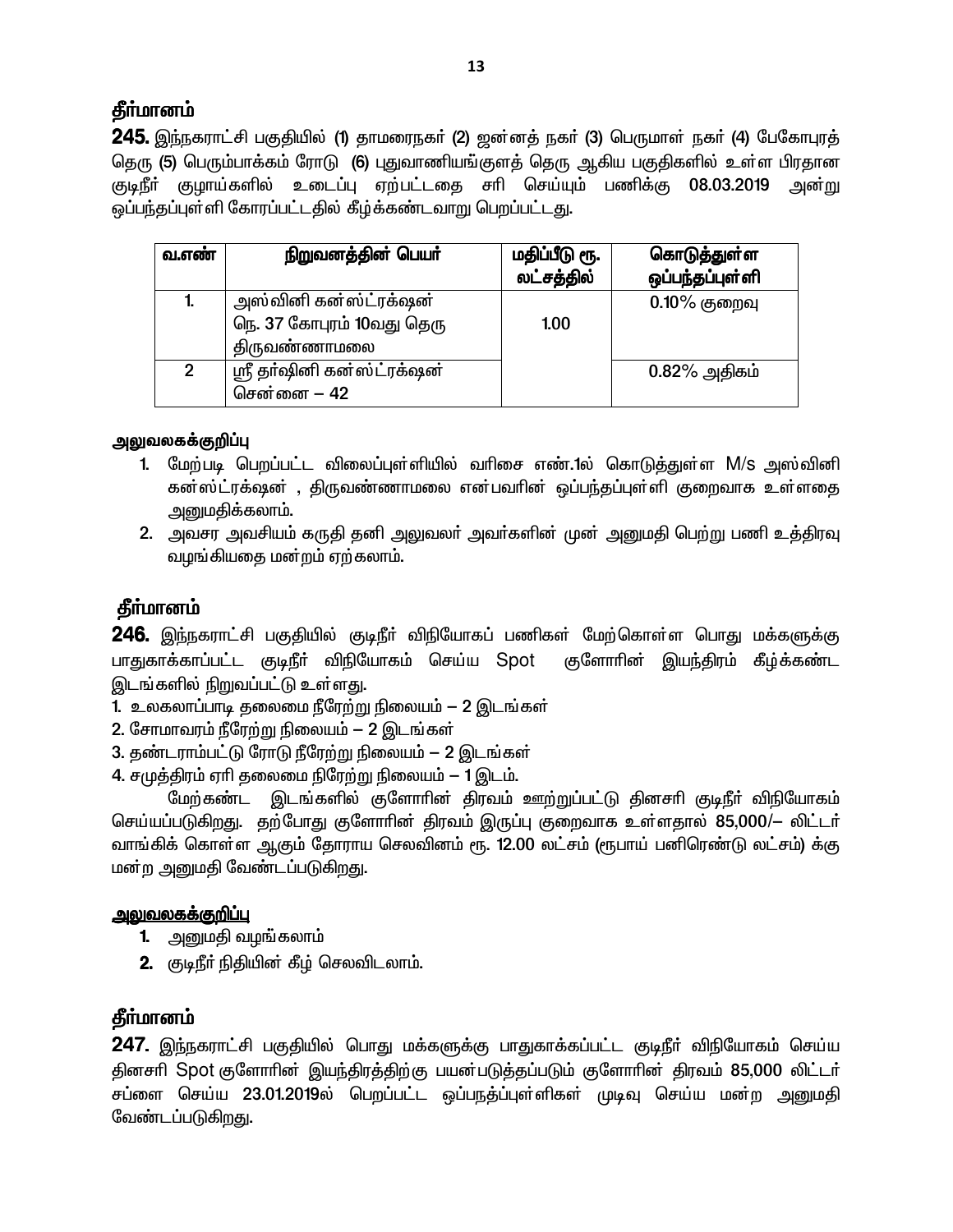| வ.எண் | நிறுவனத்தின் பெயர்                                                   | மதிப்பீடு     | கொடுத்துள்ள                  |
|-------|----------------------------------------------------------------------|---------------|------------------------------|
|       |                                                                      | ரூ லட்சத்தில் | ஒப்பந்தப்புள்ளி              |
| 1.    | <b>Tamil Nadu Chemicals Industires</b><br>No.02, Manikandapruam      |               | Rs. 14.49<br>(GST 12% உட்பட) |
|       | Thirumullaivayal, Chennai - 62                                       |               |                              |
| 2.    | Sruthi Alum Industries<br>No.488, Balaji Nagar, Ambattur,<br>Chennai | 12.00         | Rs. 15.25<br>(GST 12% உட்பட) |
| 3.    | Shree sai Industries<br>No.38, Thirumullaivoyal<br>Chennai -62       |               | Rs. 15.30<br>(GST 12% உட்பட) |

**அலுவலகக்குறிப்பு –** மேற்படி பெறப்பட்ட ஒப்பந்தப்புள்ளிகளில் வாிசை எண்.1ல் கொடுத்துள்ள M/s. Tamil Nadu Chemicals சென்னை நிறுவனத்தின் ஒப்பந்தப்புள்ளி குறைவாக உள்ளதை அனுமதிக்கலாம்.

# தீர்மானம்

248. இந்நகராட்சி வார்டு எண்.18 பெருமாள் நகர் நகரில் குண்டும் குழியுமாக உள்ள சாலையினை சிமெண்ட் சாலையாக அமைக்கும் பணிக்கு 13.11.2018 அன்று விலைப்புள்ளிகள் கோரப்பட்டதில் கீழ்க்கண்டவாறு பெறப்பட்டது.

| வ.எண் | நிறுவனத்தின் பெயர்    | மதிப்பீடு     | கொடுத்துள்ள ஒப்பந்தப்புள்ளி  |
|-------|-----------------------|---------------|------------------------------|
|       |                       | ரூ லட்சத்தில் |                              |
|       | கே. சிவாஜி            |               | 1. Earth work Rs. 72         |
|       | திருவண்ணாமலை          |               | 2. PCC 1:4:8 mix 40 Rs. 3330 |
|       |                       |               | 3. PCC 1:2:4 mix 20m Rs.4550 |
| 2.    | அஸ்வினி கன்ஸ்ட்ரக்ஷன் |               | 1. Rs. 75                    |
|       |                       | 1.06          | 2. Rs. 3338                  |
|       |                       |               | 3. Rs. 4560                  |
| 3.    | என். பிச்சாண்டி,      |               | 1. Rs. 75                    |
|       | திருவண்ணாமலை.         |               | 2. Rs. 3342                  |
|       |                       |               | 3. Rs. 4562                  |

### அலுவலகக்குறிப்பு

- 1. மேற்படி பெறப்பட்ட விலைப்புள்ளியில் வரிசை எண்.1ல் கொடுத்துள்ள M/s கே. சிவாஜி கன்ஸ்ட்ரக்ஷன் , திருவண்ணாமலை என்பவரின் ஒப்பந்தப்புள்ளி குறைவாக உள்ளதை அனுமதிக்கலாம்.
- 2. அவசர அவசியம் கருதி தனி அலுவலா் அவா்களின் முன் அனுமதி பெற்று பணி உத்திரவு வழங்கியதை மன்றம் ஏற்கலாம்.

# தீா்மானம்

 $\overline{249}$ . திருவண்ணாமலை நகராட்சியின் வார்டு எண்.32ல் பூமாந்தாக்குளம் மேல்நிலை நீர்த்தேக்க <u>தொட்டி வளாகத்திற்குள் கழிவறை மற்று</u>ம் குளியலறை கட்டும் பணிக்கு 19.09.2018 அன்று ஒப்பந்தப்புள்ளி கோரப்பட்டதில், பெறப்பட்டுள்ள ஒப்பந்தப்புள்ளியினை மன்றத்தின் அனுமதி வேண்டி பொருள் வைக்கப்படுகிறது.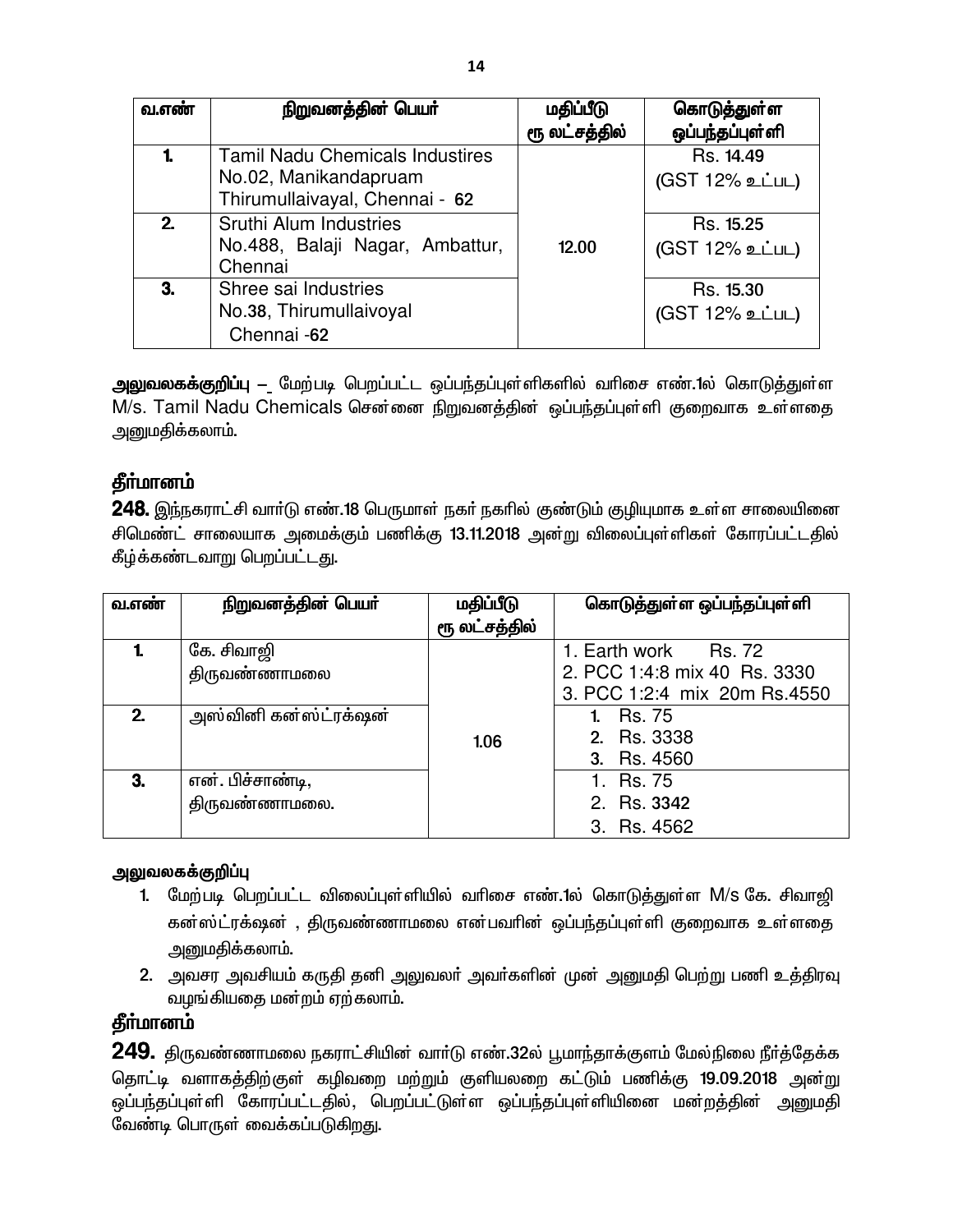| வ.எண்.         | நிறுவனத்தின் பெயர்                                   | மதிப்பீடு<br>(ரூ.லட்சத்தில்) | கொடுத்துள்ள<br>ஒப்பந்தப்புள்ளி |
|----------------|------------------------------------------------------|------------------------------|--------------------------------|
|                | திரு.என்.ஆறுமுகம்<br>32, கீழ்நாத்தூா் , திருவண்ணாமலை | 1.80                         | $0.10\ \%$ குறைவு              |
| $\overline{2}$ | திரு.ஆா்.மாாிமுத்து<br>கல்லரைப்பாடி கிராமம்          |                              | $0.89\%$ அதிகம்                |

அலுவலகக்குறிப்பு

- ஒப்பந்தப்புள்ளியினை வரிசை 1. குறைந்த கொடுத்துள்ள எண்.1ல் கண்டுள்ள ஒப்பந்தப்புள்ளியினை திரு.என்.ஆறுமுகம், திருவண்ணாமலை அவா்களின் மன்றம் ஏற்கலாம்.
- 2. அவசர அவசியம் கருதி தனி அலுவலர் அவர்களின் முன் அனுமதி பெற்று பணி உத்திரவு வழங்கியதை மன்றம் ஏற்கலாம்.

## தீர்மானம்

250. இந்நகராட்சி உேலகலாப்பாடி தலைமை நீரேற்று நிலையத்தில் குடிநீர் சுத்திகரிப்பு பணிகளுக்கு தினசரி பயன்படுத்தப்படும் ஆலம் கையிருப்பு குறைவாக உள்ளதால் குடிநீர் சுத்திகாிப்பு பணிகள் மேற்கொள்ள தற்போது கோடைக்காலம் என்பதால் நான்கு மாதத்திற்க தேவையான ஆலம் 21 மெட்ரிக் டன் வாங்கிக் கொள்ளவும் இதற்கு ஆகும். தோராய செலவினம் ரு. 3.80 லட்சம் (மூன்று லட்சத்து எண்பதாயிரம்) க்கு மன்ற அனுமதி வேண்டப்படுகிறது.

#### <u>அலுவலகக்குறிப்பு</u>

- **1.** அனுமதி வழங்கலாம்
- 2. குடிநீா் நிதியின் கீழ் செலவிடலாம்.

### தீர்மானம்

**251** இந்நகராட்சி உலகலாப்பாடி தலைமை நீரேற்று நிலையத்தில் குடிநீா் சுத்திகாிப்பு பணிகளுக்கு தினசரி பயன்படுத்தப்படும் ஆலம் 21 மெட்ரிக் டன் சப்ளை செய்ய 12.03.2019ல் விலைப்புள்ளிகள் கோரப்பட்டுள்ளது. கீழ்க்கண்டவாறு பெறப்பட்டது.

| <b>வ.எண்</b> | நிறுவனத்தின் பெயர்                     | மதிப்பீடு     | கொடுத்துள்ள     |
|--------------|----------------------------------------|---------------|-----------------|
|              |                                        | ரூ லட்சத்தில் | ஒப்பந்தப்புள்ளி |
|              | <b>Tamil Nadu Chemicals Industires</b> |               | <b>Rs. 18</b>   |
|              | No.02, Manikandapruam                  |               | (GST 12% உட்பட) |
|              | Thirumullaivayal, Chennai - 62         |               |                 |
| 2.           | Sruthi Alum Industries                 |               | Rs. 20.44       |
|              | No.488, Balaji Nagar                   | 3.80          | (GST 12% உட்பட) |
|              | Ambattur, Chennai - 53                 |               |                 |
| 3.           | Shree sai Industries                   |               | Rs. 19.50       |
|              | No.38, Thirumullaivoyal,               |               | (GST 12% உட்பட) |
|              | Chennai -62                            |               |                 |

#### அலுவலகக்குறிப்பு —

- 1. மேற்படி பெறப்பட்ட ஒப்பந்தப்புள்ளிகளில் வரிசை எண்.1ல் கொடுத்துள்ள M/s. Tamil Nadu Chemicals சென்னை நிறுவனத்தின் விலைப்புள்ளி குறைவாக உள்ளதை அனுமதிக்கலாம்.
- 2. அவசர அவசியம் கருதி தனி அலுவலா் அவா்களின் முன் அனுமதி பெற்று பணி உத்திரவு வழங்கியதை மன்றம் ஏற்கலாம்.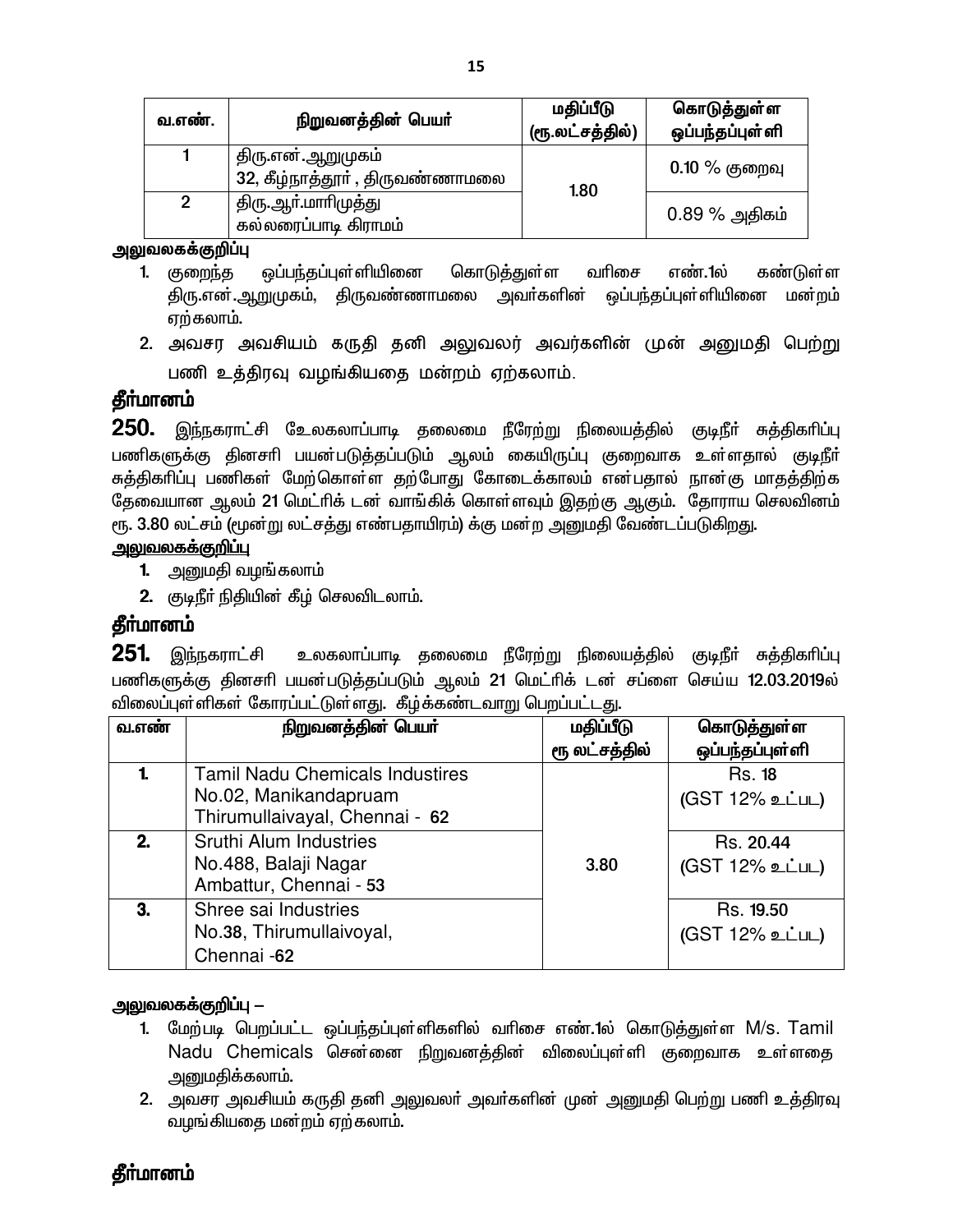**252.** இந்நகராட்சி முத்து விநாயகர் கோயில் தெரு மற்றும் செங்கம் ரோடு அம்மா உணவகத்தில் உணவு தயாாிக்கும் Steam Boiler பழுதாகியும் பயன்படுத்த முடியாத நிலையில் உள்ளதால் தினசாி உணவு தயாாிக்க சிரமம் ஏற்படுவதால் பொது மக்களுக்கு உணவு விற்பனை செய்ய முடியாத நிலை உள்ளது. எனவே புதியதாக 400 liter கொள்ளளவு கொண்ட Steam Boiler பொறுத்துதல் மற்றும் இதர பணிகள் மேற்கொள்ள ஆகும் தோராய செலவினம் ரூ.3.35 லட்சம் (மூன்று லட்சத்து முப்பத்து ஐந்தாயிரம்)க்கு மன்ற அனுமதி வேண்டப்படுகிறது.

## <u>அலுவலகக்குறிப்பு</u>

- **1.** அனுமதி வழங்கலாம்
- **2.** வருவாய் நிதியின் கீழ் செலவிடலாம்.

## தீா்மானம்

253. இந்நகராட்சியின் பாதாள சாக்கடை திட்டத்தின் ஆள் இறங்கு தொட்டியினை சாலை மட்டத்துக்கு உயர்த்துதல் மற்றும் ஆள் இறங்கு தொட்டியில் உள்ள கசடுகளை அகற்றும் பணிக்கு 01.03.2019 அன்று ஒப்பந்தப்புள்ளி கோரப்பட்டதில், பெறப்பட்டுள்ள ஒப்பந்தப்புள்ளியினை மன்றத்தின் அனுமதி வேண்டி பொருள் வைக்கப்படுகிறது.

| வ.எண்.         | நிறுவனத்தின் பெயர்                                            | மதிப்பீடு<br>(ரூ.லட்சத்தில்) | கொடுத்துள்ள<br>ஒப்பந்தப்புள்ளி |
|----------------|---------------------------------------------------------------|------------------------------|--------------------------------|
|                | திரு.ஆா்.மாாிமுத்து<br>கல்லரைப்பாடி கிராமம்<br>திருவண்ணாமலை.  |                              | $0.10\%$ குறைவு                |
| $\mathfrak{p}$ | திரு.என்.ஆறுமுகம்<br>11, கீழ்நாத்தூர் காலனி,<br>திருவண்ணாமலை. | 2.00                         | $0.51\%$ அதிகம்                |

#### அலுவலகக்குறிப்பு

- 1. குறைந்த ஒப்பந்தப்புள்ளியினை கொடுக்குள்ள வரிசை எண்.1ல் கண்டுள்ள ஒப்பந்தப்புள்ளியினை மன்றம் திரு.ஆா்.மாாிமுத்து, திருவண்ணாமலை அவா்களின் ஏற்கலாம்.
- 2. அவசர அவசியம் கருதி தனி அலுவலர் அவர்களின் முன் அனுமதி பெற்று பணி உத்திரவு வழங்கியதை மன்றம் ஏற்கலாம்.

## தீா்மானம்

 $254$ . அரசாணை எண்.12 நகராட்சி நிர்வாகம் மற்றும் குடிநீர் வழங்கல் துறை (எம்ஏ2) நாள் 29.01.2019ல் இந்நகராட்சிக்கு ஒருங்கிணைந்த நகர்ப்புற வளர்ச்சி குழுமம் 2018–19ன் கீழ் இந்நகரப் பகுதியில் தாா் சாலை மற்றும் மழைநீா் கால்வாய் அமைக்கும் பணிக்கு மதிப்பீடு ரூ.800.00 லட்சத்திற்கு நிா்வாக அனுமதி வழங்கப்பட்டு, 01.02.2019 அன்று தொழில்நுட்ப அனுமதியும் பெறப்பட்டுள்ளது. இப்பணிக்கு 19.02.2019 அன்று ஒப்பந்தப்புள்ளி கோரப்பட்டதில், பெறப்பட்டுள்ள ஒப்பந்தப்புள்ளியினை மன்றத்தின் அனுமதி வேண்டி பொருள் வைக்கப்படுகிறது.

| சிப்ப<br>ம்<br>எண் | பணியின் பெயர்                                                                              | மதிப்பீடு<br>(ரூ.கோடி<br>யில்) | ஓப்பந்ததாராின்<br>பெயர் | ஓப்பந்தப்புள்<br>ளி விகிதம் |
|--------------------|--------------------------------------------------------------------------------------------|--------------------------------|-------------------------|-----------------------------|
|                    | தாமரை நகர் மெயின் ரோடு, தாமரை நகர்<br>7வது<br>தெரு, தாமரை நகா் 8வது தெரு, தாமரை நகா் 2வது  |                                | <b>TSR Builders</b>     | $0.12\%$ குறைவு             |
|                    | தெரு மற்றும் 6வது தெரு ஆகிய தெருக்களுக்கு<br>மழைநீர் கால்வாயுடன் கூடிய தார் சாலை அமைத்தல். | 1.96                           | Sekar<br>Construction   | $8.09\%$ அதிகம்             |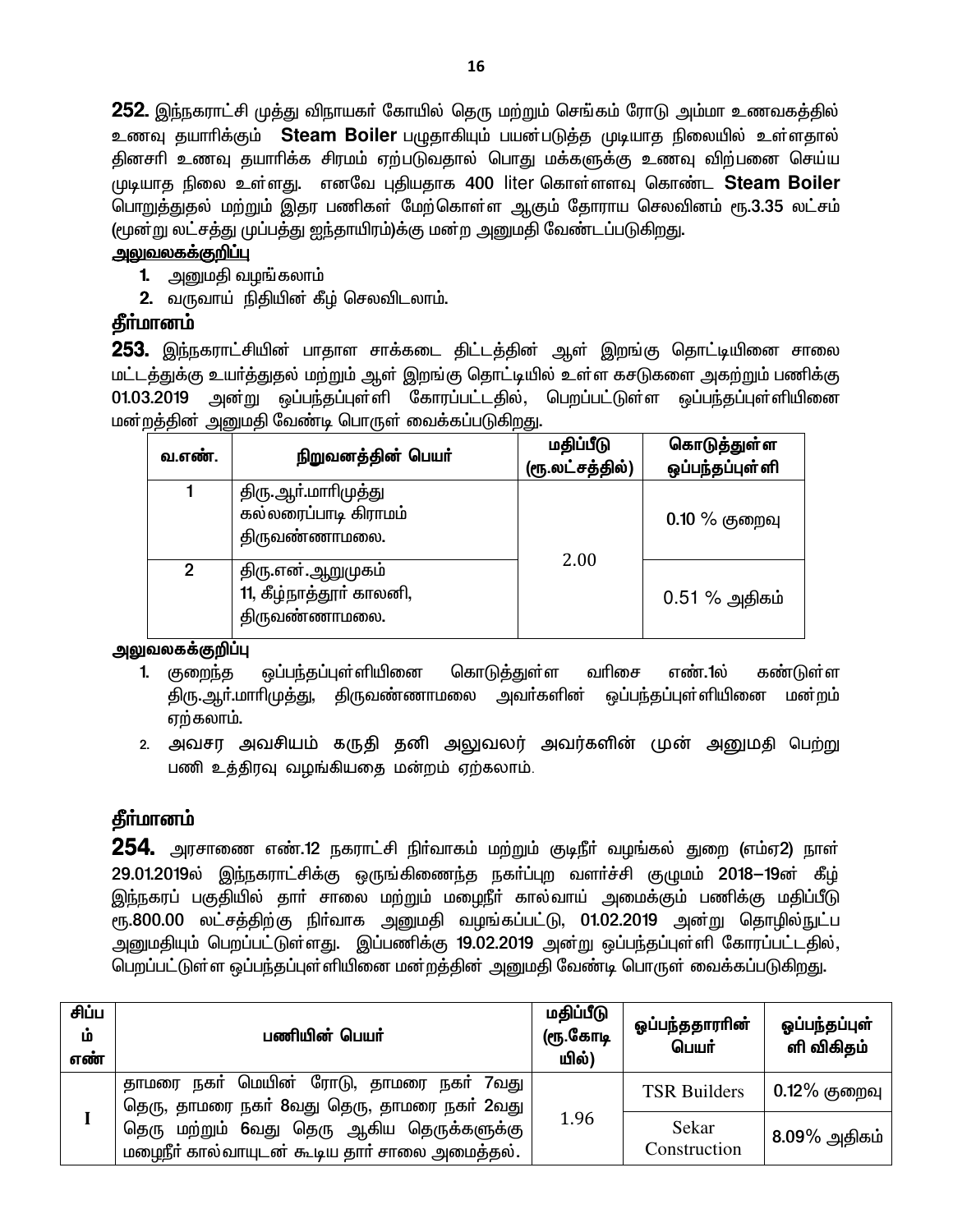|              | வார்டு எண்.20 கோபால் பிள்ளையார் கோவில் தெரு,<br>வார்டு எண்.36 கோபி நகர், வார்டு எண்.33 சூர்யா                                                                              |      | G.V.Constructio<br>n   | $0.10\%$ குறைவு |
|--------------|----------------------------------------------------------------------------------------------------------------------------------------------------------------------------|------|------------------------|-----------------|
| $\mathbf{I}$ | நகர் 12வது தெரு, வார்டு எண்.33 கல் நகர் மற்றும்<br>வாா்டு எண்.32 திருநகா் மற்றும் அண்ணா நகா் ஆகிய<br>தெருக்களுக்கு மழைநீர் கால்வாயுடன் கூடிய தார்<br>சாலை அமைத்தல்.        | 1.95 | Arunai<br>Construction | 4.28% அதிகம்    |
|              | வாா்டு எண்.32 மாாியம்மன் கோவில் 10வது தெரு,<br>மாரியம்மன் கோவில் 2வது தெரு, வாா்டு எண்.6                                                                                   |      | Arunai<br>Construction | $0.13\%$ குறைவு |
| IV           | பேகோபுரம் 3வது தெரு, பேகோபுரம் 6வது தெரு,<br>வாா்டு எண்.7 பேகோபுரம் 8வது தெரு மற்றும்<br>ஆசிரியா் நகா் ஆகிய தெருக்களுக்கு மழைநீா்<br>கால்வாயுடன் கூடிய தார் சாலை அமைத்தல். | 1.57 | K.Sivaji               | $5.35\%$ அதிகம் |

#### அலுவலகக்குறிப்பு

- 1. மேற்கண்ட பணிகளில் குறைந்த ஒப்பந்தப்புள்ளி கொடுத்துவர்கள், சிப்பம் எண்.1க்கு TSR Builders, திருவண்ணாமலை, சிப்பம் எண்.2க்கு G.V.Construction, திருவண்ணாமலை மற்றும் சிப்பம் எண்.4க்கு Arunai Construction, திருவண்ணாமலை என்பவர்களின் குறைந்த ஒப்பந்தப்புள்ளியினை மன்றம் ஏற்கலாம்.
- 2. அவசர அவசியம் கருதி தனி அலுவலா் அவா்களின் முன் அனுமதி பெற்று பணி உத்திரவு வழங்கியதை மன்றம் ஏற்கலாம்.

### தீா்மானம்

255. அரசாணை எண்.12 நகராட்சி நிர்வாகம் மற்றும் மற்றும் குடிநீர் வழங்கல் துறை (எம்ஏ2) நாள் 29.01.2019ல் இந்நகராட்சிக்கு ஒருங்கிணைந்த நகர்ப்புற வளர்ச்சி குழுமம் 2018–19ன் கீழ் இந்நகரப் பகுதியில் தார் சாலை மற்றும் மழைநீர் கால்வாய் அமைக்கும் பணிக்கு மதிப்பீடு ரு.800.00 லட்சத்திற்கு நிர்வாக அனுமதி வழங்கப்பட்டு, 01.02.2019 அன்று தொழில்நுட்ப .<br>அனுமதியும் பெறப்பட்டுள்ளது. இப்பணிக்கு 22.02.2019 அன்று ஒப்பந்தப்புள்ளி கோரப்பட்டதில், பெறப்பட்டுள்ள ஒப்பந்தப்புள்ளியினை மன்றத்தின் அனுமதி வேண்டி பொருள் வைக்கப்படுகிறது.

| சிப்பம்<br>எண் | பணியின் பெயர்                                                                                                                                                           | மதிப்பீடு<br>(ரூ.கோடி<br>யில்) | ஒப்பந்ததாராின்<br>பெயர்    | ஓப்பந்தப்புள்ளி<br>விகிதம் |
|----------------|-------------------------------------------------------------------------------------------------------------------------------------------------------------------------|--------------------------------|----------------------------|----------------------------|
| III            | வார்டு எண்.36 கரியான் செட்டி தெரு, வார்டு<br>எண்.9 குமரக்கோயில் தெரு, வார்டு எண்.17<br>சகாயம் நகர், வார்டு எண்.33 சூர்யா நகர்,<br>வாா்டு எண்.26 மணக்குள விநாயகா் கோவில் | 2.52                           | <b>TSR</b><br>Construction | $0.11\%$ குறைவு            |
|                | தெரு, செங்கம் ரோடு குடியிருப்பு வாரியப்பகுதி<br>மற்றும் தேன்பழனி நகர் 3வது தெரு ஆகிய<br>தெருக்களுக்கு மழைநீர் கால்வாயுடன் கூடிய<br>தாா் சாலை அமைத்தல்.                  |                                | <b>TSR Builders</b>        | $3.95\%$ அதிகம்            |

#### அலுவலகக்குறிப்பு

- 1. மேற்கண்ட பணிகளில் குறைந்த ஒப்பந்தப்புள்ளி கொடுத்துவர்கள், சிப்பம் எண்.3க்கு TSR Construction, திருவண்ணாமலை என்பவர்களின் குறைந்த ஒப்பந்தப்புள்ளியினை மன்றம் ஏற்கலாம்.
- 2. அவசர அவசியம் கருதி தனி அலுவலா் அவா்களின் முன் அனுமதி பெற்று பணி உத்திரவு வழங்கியதை மன்றம் ஏற்கலாம்.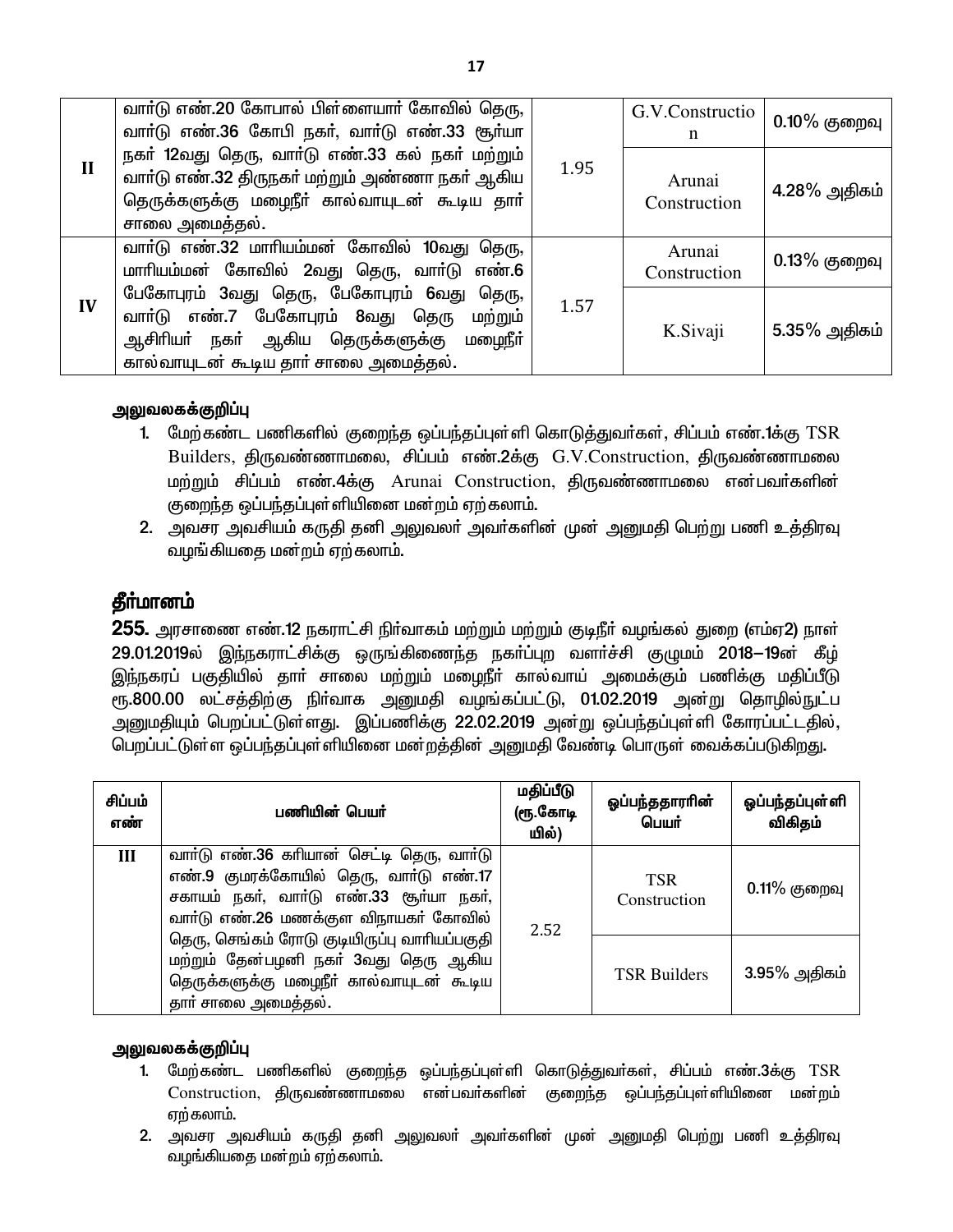256. இந்நகராட்சி திண்டிவனம் சாலை ரயில்வே மேம்பாலம் கட்டும் பணிகளை நெடுஞ்சாலை துறையில் மேற்கொள்ளப்பட்டு வருவதால் தற்காலிக மாற்றுப் பாதையில் நாவக்கரை முதல் பெருமாள் நகர் வரை அமைக்கப்பட்டு வாகனங்கள் செல்வதால் இரவு நேரங்களில் போதிய வெளிச்சம் இல்லாததால் போக்குவரத்திற்கும் பொது மக்களுக்கும் சிரமம் ஏற்படுவதால் மின்விளக்கு வசதிகள் செய்யுமாறு மாவட்ட ஆட்சியா் திருவண்ணாமலை அவா்களின் கள ஆய்வில் தெரிவிக்கப்பட்டது. எனவே இப்பணியின் அவசர அவசியம் கருதி நகராட்சி சட்டம் 1920 பிரிவு (15)ன் கீழ் மேற்படி பணிகள் மேற்கொள்ள ஆகும் தோராய செலவினம் ரூ.12.80 லட்சத்திற்கு அனுமதியும் மேலும் 07.03.2019ல் பெறப்பட்ட விலைப்புள்ளிகளை மன்றத்தின் பாா்வைக்கும் பதிவிற்கும் வைக்கப்படுகிறது.

| வ.எண்.      | நிறுவனத்தின் பெயர்                                                | மதிப்பீடு<br>(ரூ.லட்சத்தில்) | கொடுத்துள்ள<br>விலைப்புள் ளி |
|-------------|-------------------------------------------------------------------|------------------------------|------------------------------|
|             | Hi - Tech Tronices<br>No. 31, தியாகராய நகர்,<br>சென்னை – 42       |                              | $0.11\%$ குறைவு              |
| $2^{\circ}$ | காயத்திரி எலக்ட்ரிக்கல் சர்வீஸ்<br>65/11 பெரியமேடு<br>சென்னை – 63 | 12.80                        | 1.11 % அதிகம்                |
| 3.          | ஸ்ரீ பாலாஜி எலக்ட்ரிக்கல்ஸ்<br>48/27 T. நகர்<br>சென்னை - 11.      |                              | 1.42 % அதிகம்                |

#### அலுவலகக்குறிப்பு —

- 1. மேற்படி பெறப்பட்ட விலைப்புள்ளிகளில் வரிசை எண்.1ல் கொடுத்துள்ள M/s. Hi Tech Tronices, Chennai நிறுவனத்தின் விலைப்புள்ளி குறைவாக உள்ளதை அனுமதிக்கலாம்.
- 2. இப்பணியின் அவசர அவசியம் கருதி நகராட்சி சட்டம் 1920 பிரிவு எண். (15)ன் கீழ் வேலை உத்திரவு வழங்கியதையும் அனுமதிக்கலாம்.

## தீா்மானம்

257. எண்.1150, ஊரக வளர்ச்சி மற்றும் உள்ளாட்சித் அரசாணை (நிலை) துறை, நாள்: 03.05.1974ன்படி, திருவண்ணாமலை நகராட்சி, லட்சுமிபுரம் நகரமைப்புத் திட்டத்திற்கு திட்ட அனுமதி அங்கீகரிக்கப்பட்ட<u>கு</u>.

மேற்படி திட்ட அனுமதியில், தமிழ்நாடு நகரமைப்புச் சட்டம், 1920, பிரிவு 14(3)ல் திட்ட அங்கீகாரம் வழங்கப்பட்டதாக தவறாகக் குறிப்பிடப்பட்டுள்ளதால் பல நீதிமன்ற வழக்குகள் தொடரப்பட்டுள்ளன. மேலும், இத்திட்டத்தின் பொது ஒதுக்கீடு இடங்களை வருவாய்த்துறையின் மூலம் நகராட்சி நில ஆர்ஜிதம் செய்ததனை எதிர்த்து திருவண்ணாமலை, கூட்டுறவு வீட்டு வசதி சங்கத்தால் உயா்நீதி மன்றத்தில் தொடரப்பட்ட மேல் முறையீட்டு வழக்கு எண். 310/82, 05.10.1988ல் கீழ்க்கண்டவாறு தீர்ப்பாணை பிறப்பிக்கப்பட்டுள்ளது.

" புதிய நகர் ஊரமைப்புச் சட்டம், 1971, அமுலில் உள்ளபோது நகரமைப்புச் சட்டம் 1920ன் கீழ் லட்சுமிபுரம் நகரமைப்புத் திட்டம் அங்கீகரிக்கப்பட்டது இன்மை நிலை ஆகிவிட்டது. மேலும், நகா் ஊரமைப்புச் சட்டம் 1971 ன் கீழ் வரன்முறைப்படுத்த அரசுக்கு முழு உரிமை அளிக்கப்படுகிறது என தீா்ப்பு வழங்கப்பட்டுள்ளது.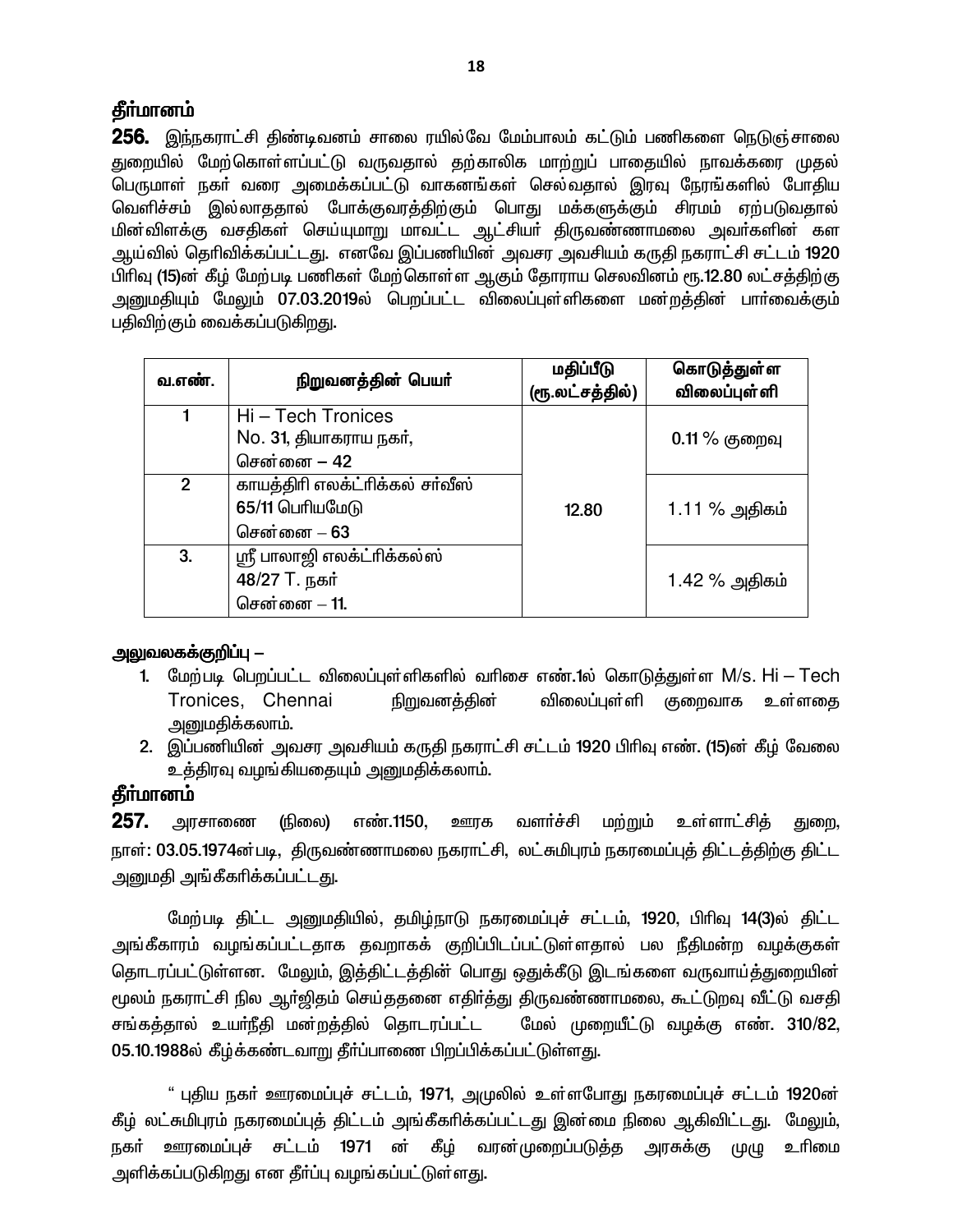எனவே, அரசாணை (நிலை) எண்.1150, ஊரக வளர்ச்சி மற்றும் உள்ளாட்சித்துறை நாள் : 03.05.1974ல் குறிப்பிடப்பட்டு;ளள தமிழ்நாடு நகரமைப்புச் சட்டம், 1920, பிரிவு 14 (3) என்பதற்குப் பதில், **தமிழ்நாடு நகர் ஊரமைப்புச் சட்டம், 1971, பிரிவு 28** எனத் திருத்தம் மேற்கொள்ள அரசிற்குப் பிரேரணை அனுப்ப, மன்றத்திற்குப் பொருள் வைக்கப்படுகிறது.

#### <u> அலுவலகக்குறிப்பு —</u>

மேற்படி அரசாணையில் உரிய திருத்தம் மேற்கொள்ள அரசிற்கு கருத்துரு அனுப்ப மன்றம் அனுமதிக்கலாம்.

## ந.க.எண். 4141/2009/எப்1

## **கீர்மானம்**

258. இந்நகராட்சியின் தியாகி அண்ணாமலை பிள்ளை உயர்நிலைப்பள்ளி வளாகத்திற்குள் உள்ள நகராட்சி செட்டித்தெரு தொடக்கப்பள்ளிக்கு தனி வாயிற்கதவு அமைத்தல் மற்றும் இதர மராமத்துப்பணிகள் மேற்கொள்ளும் பணிக்கு 12.03.2019 அன்று விலைப்புள்ளி கோரப்பட்டதில், பெறப்பட்டுள்ள விலைப்புள்ளியினை மன்றத்தின் அனுமதி வேண்டி பொருள் வைக்கப்படுகிறது.

| வ.எண்.       | நிறுவனத்தின் பெயர்       | மதிப்பீடு<br>(ரூ.லட்சம்) | கொடுத்துள்ள<br><b>விலைப்புள்</b> ளி<br>விகிதம் |
|--------------|--------------------------|--------------------------|------------------------------------------------|
| 1            | திரு கே ராமமூர்த்தி      |                          |                                                |
|              | 98, கல் நகர்,            |                          | $0.11\%$ குறைவு                                |
|              | திருவண்ணாமலை.            |                          |                                                |
| $\mathbf{2}$ | திரு.கே.சிவாஜி           |                          |                                                |
|              | 10எ/1, மாந்தோப்பு தெரு,  | 0.95                     | 1.82 % அதிகம்                                  |
|              | திருவண்ணாமலை.            |                          |                                                |
| 3            | அஸ்வினி கன்ஸ்ட்ரக்ஷன்    |                          |                                                |
|              | 37, பேகோபுரம் 10வது தெரு |                          | 2.51 % அதிகம்                                  |
|              | திருவண்ணாமலை             |                          |                                                |

#### அலுவலகக்குறிப்பு

- 1. குறைந்த திரு கே.ராமமூர்த்தி, விலைப்புள்ளி கொடுத்துள்ள திருவண்ணாமலை அவர்களின் விலைப்புள்ளியை மன்றம் ஏற்கலாம்.
- 2. அவசர அவசியம் கருதி தனி அலுவலர் அவர்களின் முன் அனுமதி பெற்று பணி உத்திரவு வமங்கியதை மன்றம் ஏற்கலாம்.

# **கீர்மானம்**

259. . இந்நகராட்சியின் வார்டு எண்.19ல் ராமலிங்கனார் 13வது தெருவில் மழைநீர் வடிகால்வாய் அமைக்கும் பணிக்கு 07.03.2019 அன்று ஒப்பந்தப்புள்ளி கோரப்பட்டதில், பெறப்பட்டுள்ள ஒப்பந்தப்புள்ளியினை மன்றத்தின் அனுமதி வேண்டி பொருள் வைக்கப்படுகிறது.

| வ.எண்.         | நிறுவனத்தின் பெயர்  | மதிப்பீடு<br>(ரூ.லட்சத்தில்) | கொடுத்துள்ள<br>ஒப்பந்தப்புள்ளி |
|----------------|---------------------|------------------------------|--------------------------------|
|                | திரு.என்.தேவபிரபு   |                              |                                |
|                | $121$ , பைபாஸ் சாலை |                              | $0.16\%$ குறைவு                |
|                | திருவண்ணாமலை        |                              |                                |
| $\overline{2}$ | திரு.வி.என்.பிரகாஷ் | 3.45                         |                                |
|                | கரிகாலன் தெரு,      |                              | $0.81\%$ அதிகம்                |
|                | திருவண்ணாமலை        |                              |                                |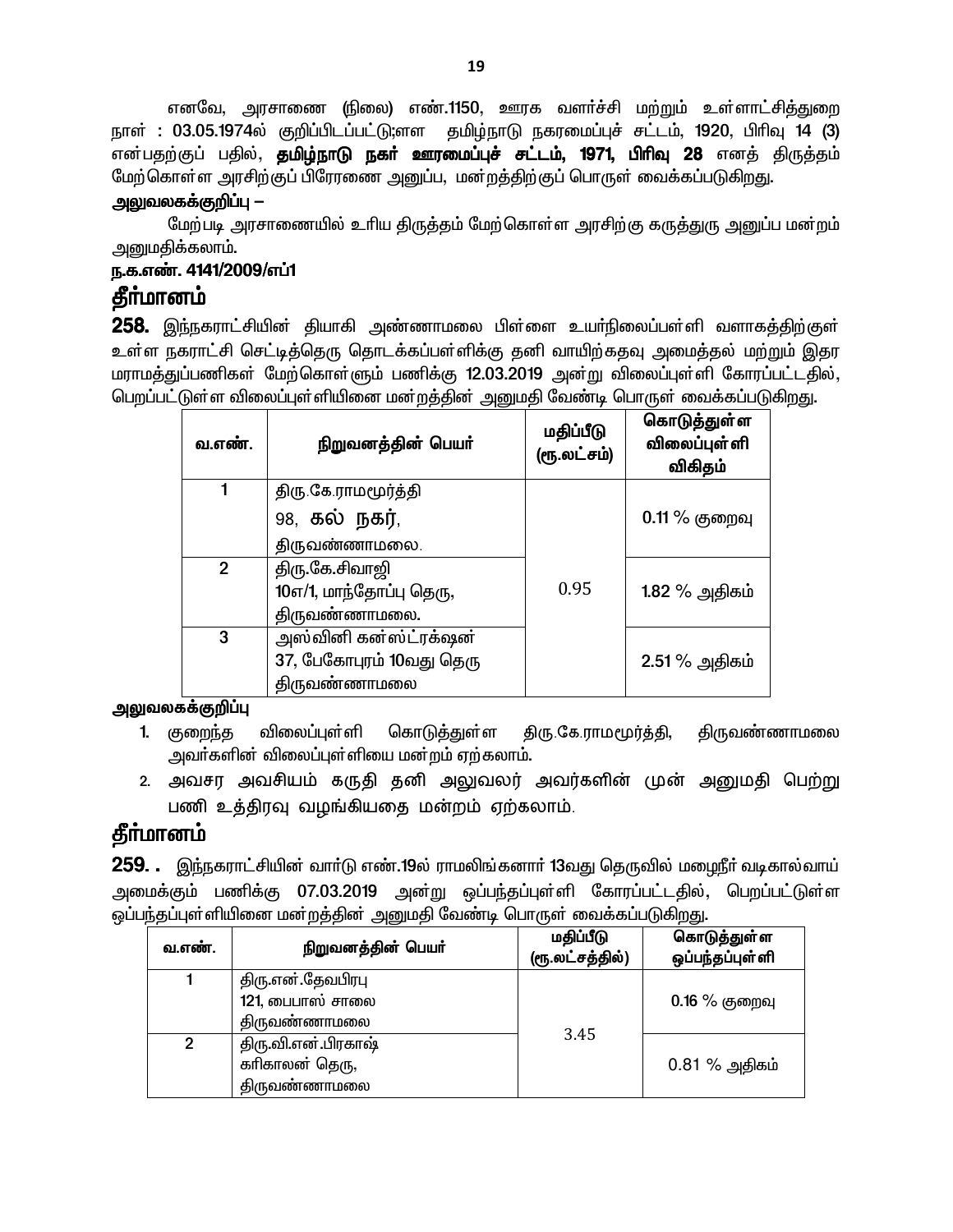#### அலுவலகக்குறிப்பு

- 1. குறைந்த ஒப்பந்தப்புள்ளியினை கொடுத்துள்ள வரிசை எண்.1ல் கண்டுள்ள திரு.என்.தேவபிரபு, திருவண்ணாமலை அவர்களின் ஒப்பந்தப்புள்ளியினை மன்றம் ஏற்கலாம்.
- 2. அவசர அவசியம் கருதி தனி அலுவலர் அவர்களின் முன் அனுமதி பெற்று பணி உத்திரவு வழங்கியதை மன்றம் ஏற்கலாம்

# **தீர்மானம்**

 $260$ . இந்நகராட்சியின் நகராட்சியின் ரமணா நகர் 3வது தெருவில் மழைநீர் வடிகால்வாய்க்கு சிலாப் (Cover Slab) அமைக்கும் பணிக்கு 01.03.2019 அன்று ஒப்பந்தப்புள்ளி கோரப்பட்டதில், <u>பெறப்பட்டுள்ள ஒப்பந்தப்புள்ளியினை மன்றத்தின் அனுமதி வேண்டி பொருள் வைக்கப்படுகிறது.</u>

| வ.எண்.         | நிறுவனத்தின் பெயர்                                                               | மதிப்பீடு<br>(ரூ.லட்சத்தில்) | கொடுத்துள்ள<br>ஒப்பந்தப்புள்ளி |
|----------------|----------------------------------------------------------------------------------|------------------------------|--------------------------------|
|                | திரு.எஸ்.சண்முகம்,<br>12/4, வடவீதி சுப்ரமணியர் கோவில் தெரு,<br>திருவண்ணாமலை      |                              | $0.15\%$ குறைவு                |
| $\overline{2}$ | திரு.ஆா்.ராஜமாணிக்கம்<br>202/66, பாலகிருஷ்ண நகர்,<br>வேங்கிக்கால், திருவண்ணாமலை. | 0.75                         | $0.45\%$ அதிகம்                |

அலுவலகக்குறிப்பு

- 1. குறைந்த ஒப்பந்தப்புள்ளியினை கொடுத்துள்ள வரிசை எண்.1ல் கண்டுள்ள <mark>திரு.எஸ்.சண்முகம்</mark>, திருவண்ணாமலை அவர்களின் ஒப்பந்தப்புள்ளியினை மன்றம் ஏற்கலாம்.
- 2. அவசர அவசியம் கருதி தனி அலுவலர் அவர்களின் முன் அனுமதி பெற்று பணி உத்திரவு வழங்கியதை மன்றம் ஏற்கலாம்.

# **தீர்மானம்**

261. இந்நகராட்சியின் முத்துவிநாயகர் கோவில் தெருவில் புதிய சித்தா மருத்துவமனை கட்டிடம் ்கட்டும் பணிக்கு 07.03.2019 அன்று ஒப்பந்தப்புள்ளி கோரப்பட்டதில், பெறப்பட்டுள்ள ஒப்பந்தப்புள்ளியினை மன்றத்தின் அனுமதி வேண்டி பொருள் வைக்கப்படுகிறது.

| வ.எண்.         | நிறுவனத்தின் பெயர்                                              | மதிப்பீடு<br>(ரூ.லட்சத்தில்) | கொடுத்துள்ள<br>ஒப்பந்தப்புள்ளி |
|----------------|-----------------------------------------------------------------|------------------------------|--------------------------------|
|                | திருமதி.எஸ்.லட்சுமி<br>5, வேட்டவலம் சாலை<br>திருவண்ணாமலை.       | 10.00                        | $0.10\%$ குறைவு                |
| $\overline{2}$ | திருமதி.எஸ்.விசாலாட்சி<br>833, வேட்டவலம் ரோடு,<br>திருவண்ணாமலை. |                              | 1.57 % அதிகம்                  |

#### அலுவலகக்குறிப்பு

- 1. குறைந்த ஒப்பந்தப்புள்ளியினை கொடுத்துள்ள வரிசை எண்.1ல் கண்டுள்ள திருமதி எஸ் லட்சுமி, திருவண்ணாமலை அவர்களின் ஒப்பந்தப்புள்ளியினை மன்றம் எற்கலாம்.
- 2. அவசர அவசியம் கருதி தனி அலுவலர் அவர்களின் முன் அனுமதி பெற்று பணி உத்திரவு வழங்கியதை மன்றம் ஏற்கலாம்.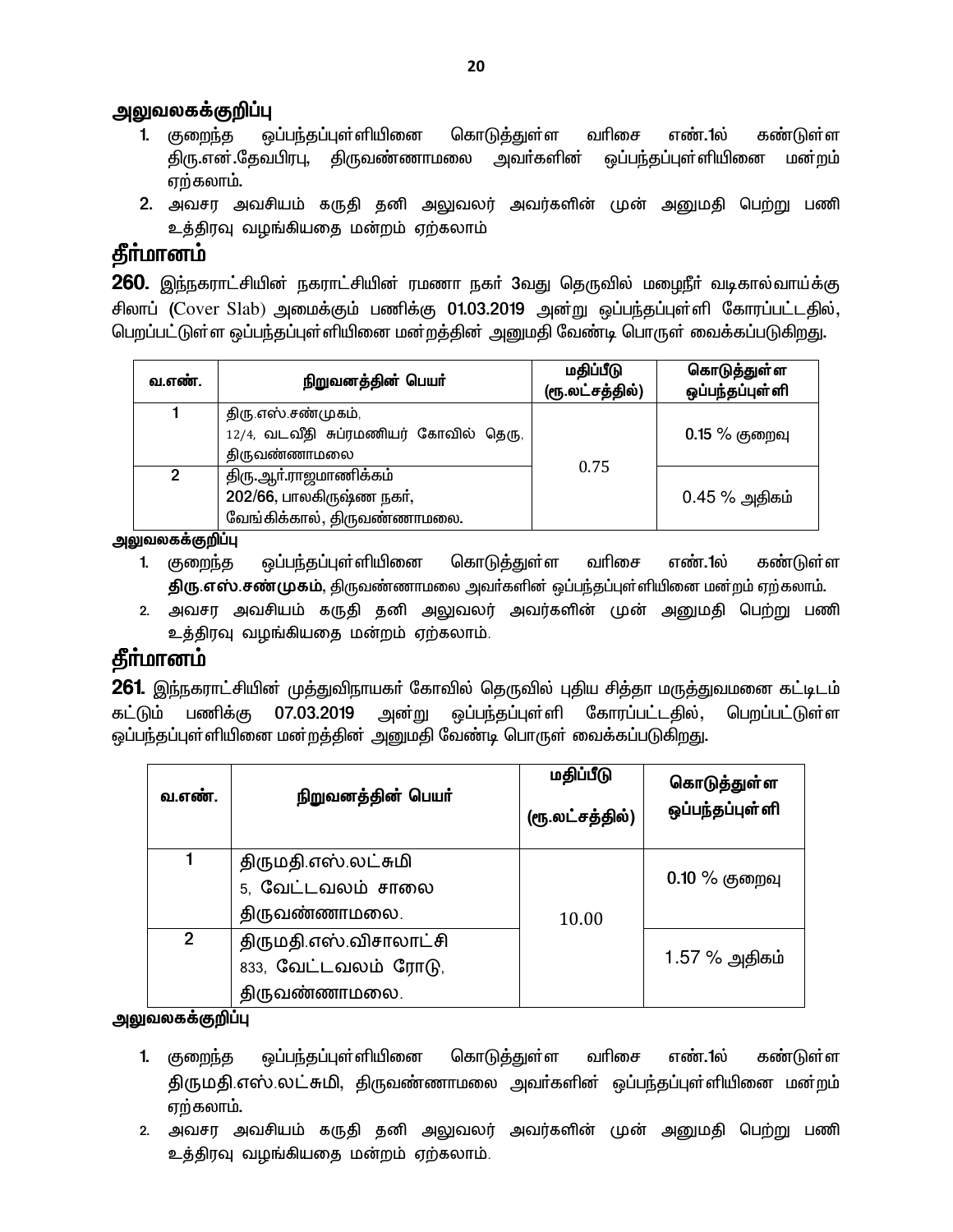262. இந்நகராட்சியின் வாா்டு எண்.39 ராமஜெயம் நகாில் உள்ள பூங்காவிற்கு தண்ணீா் வசதி செய்தல், குழந்தைகளுக்கான விளையாட்டு உபகரணங்கள் மற்றும் கண்காணிப்பு கேமரா (CC TV Camara) பொருத்துதல் ஆகிய பணிகள் மேற்கொள்ளும் பணிக்கு 01.03.2019 அன்று ஒப்பந்தப்புள்ளி கோரப்பட்டதில், பெறப்பட்டுள்ள ஒப்பந்தப்புள்ளியினை மன்றத்தின் அனுமதி வேண்டி பொருள் வைக்கப்படுகிறது.

| வ.எண்.         | நிறுவனத்தின் பெயர்                                        | மதிப்பீடு<br>(ரூ.லட்சத்தில்) | கொடுத்துள்ள<br>ஒப்பந்தப்புள்ளி |
|----------------|-----------------------------------------------------------|------------------------------|--------------------------------|
|                | G.V.Construction<br>$32G/18$ பைபாஸ் சாலை<br>திருவண்ணாமலை. |                              | $0.25\%$ குறைவு                |
| $\mathfrak{p}$ | திரு கே.சிவாஜி<br>10எ/1, போளூர் ரோடு<br>திருவண்ணாமலை.     | 9.80                         | $0.83\%$ அதிகம்                |

### அலுவலகக்குறிப்பு

- ஒப்பந்தப்புள்ளியினை வரிசை கொடுத்துள்ள எண். ல கண்டுள்ள 1. குறைந்த G.V.Construction, திருவண்ணாமலை அவா்களின் ஒப்பந்தப்புள்ளியினை மன்றம் ஏற்கலாம்.
- 2. அவசர அவசியம் கருதி தனி அலுவலர் அவர்களின் முன் பெற்று பணி உத்திரவு வழங்கியதை மன்றம் ஏற்கலாம்.

# கீர்மானம்

**263.** இந்நகராட்சியின் வாா்டு எண். 6 பேகோபுரம் 9வது தெருவில் ஆழ்துளை கிணறுடன் கூடிய மின் விசைப்பம்பு அமைக்கும் பணிக்கு 05.03.2019 அன்ற ஒப்பந்தப்புள்ளி கோரப்பட்டதில் பெறப்பட்டுள்ள ஒப்பந்தப்புள்ளியினை மன்றத்தின் அனுமதி வேண்டி பொருள் வைக்கப்படுகிறது.

| வ.எண்.       | நிறுவனத்தின் பெயர்                                                      | மதிப்பீடு<br>(ரூ.லட்சத்தில்) | கொடுத்துள்ள<br>ஒப்பந்தப்புள்ளி |
|--------------|-------------------------------------------------------------------------|------------------------------|--------------------------------|
|              | அஸ்வினி கன்ஸ்ட்ரக்ஷன்<br>எண். 37, பேகோபுரம் 10வது<br>தெரு, திருவண்ணாமலை | 1.60                         | $0.17\%$ குறைவு                |
| $\mathbf{2}$ | ஸ்ரீதா்ஷினி கன்ஸ்ட்ரக்ஷன்<br>வேளச்சேரி, சென்னை–42                       |                              | $0.81\%$ அதிகம்                |

### அலுவலகக்குறிப்பு

- 1. குறைந்த ஒப்பந்தப்புள்ளியினை கொடுத்துள்ள வரிசை எண்.1ல் கண்டுள்ள அஸ்வினி கன்ஸ்ட்ரக்ஷன் திருவண்ணாமலை அவா்களின் ஒப்பந்தப்புள்ளியினை மன்றம் ஏற்கலாம்.
- 2. அவசர அவசியம் கருதி தனி அலுவலர் அவர்களின் முன் பெற்று பணி உத்திரவு வழங்கியதை மன்றம் ஏற்கலா

# தீர்மானம்

**264.** இந்நகராட்சி பயன்பாட்டில் உள்ள TN25C 0254 என்ற வரி வசூல் விளம்பர வாகனத்துக்கு (1)சாலைவரி (2)பசுமை வரி 31.03.2019 ஆகிய கட்டணங்கள் அன்று முடிவடைவதால் 2019–2020 க்கு (சாலை வரி) (2) பசுமைவரி செலுக்கு வேண்டும்.

| 1. சாலை வரி  | 6200 |
|--------------|------|
| 2. பசுமை வரி | 505  |

மொத்தம் 6705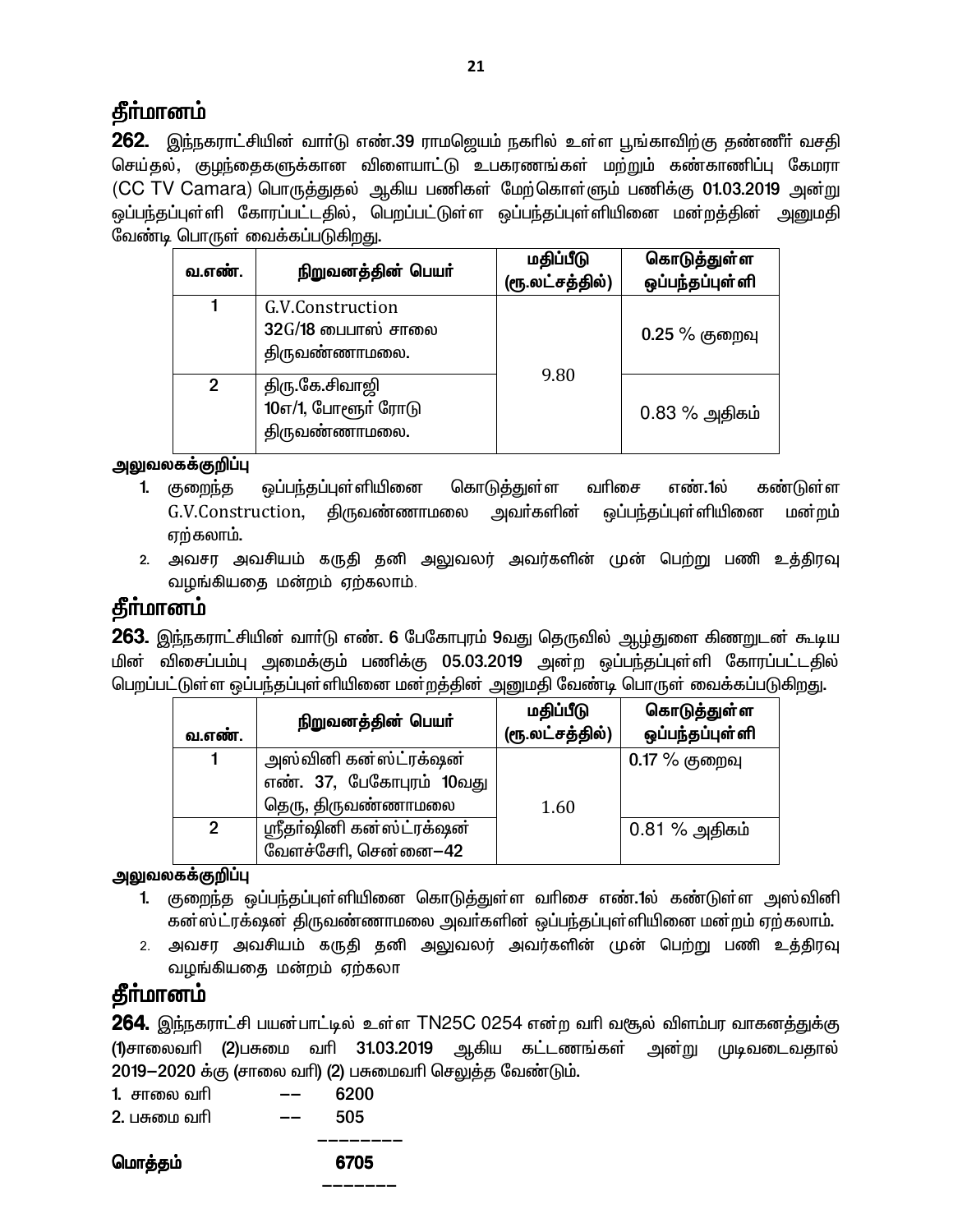மேற்கண்ட கட்டணங்கள் வட்டார போக்குவரத்து அலுவலா் திருவண்ணாமலை அவா்களுக்கு தொகையாக செ<u>லு</u>த்த மன்ற அனுமதி வேண்டப்படுகி<u>றத</u>ு.

#### **அலுவலகக்குறிப்பு**

- 1. அனுமதி வழங்கலாம்
- 2. இச்செலவினம் வருவாய் நிதியின் கீழ் செலவிடலாம்
- 3. அவசரம் அவசியம் கருதி தனி அலுவலா் அவா்களின் முன் அனுமதி பெற்று தொகை செலுத்தியதை மன்றம் ஏற்கலாம்.

# **தீர்மானம்**

265. இந்நகராட்சி பயன்பாட்டில் உள்ள TN25 AL 9353 என்ற பாதாள சாக்கடை ஜெட்ராடு வாகனத்துக்கு (1) சாலைவரி (2) பசுமைவரி 31.03.2019 அன்று முடிவுடைவதால் 2019-20 க்கு (1) சாலைவரி (2) பசுமைவரி ஆகிய கட்டணங்கள் செலுத்த வேண்டும்.

| மொத்தம்      | 9277<br>$- -$ |  |
|--------------|---------------|--|
| 2. பசுமை வரி | 505           |  |
| 1. சாலை வரி  | 8772          |  |

மேற்கண்ட கட்டணங்கள் வட்டார போக்குவரத்து அலுவலா் திருவண்ணாமலை அவா்களுக்கு தொகையாக செலுத்த மன்ற <u>அனு</u>மதி வேண்டப்படுகிறது.

#### <u>அலுவலகக்குறிப்பு</u>

- 1. அனுமதி வழங்கலாம்
- 2. இச்செலவினம் வருவாய் நிதியின் கீழ் செலவிடலாம்
- 3. அவசரம் அவசியம் கருதி தனி அலுவலா் அவா்களின் முன் அனுமதி பெற்று தொகை செலுத்தியதை மன்றம் ஏற்கலாம்.

# **தீர்மானம்**

 $266$ . இந்நகராட்சி பயன்பாட்டில் உள்ள TN25 M 2863 என்ற குடிநீர் லாரி வாகனத்துக்கு (1) சாலைவரி (2) பசுமைவரி 31.03.2019 அன்று முடிவுடைவதால் 2019-2020 க்கு (1) சாலை வரி (2) பசுமை வரி ஆகிய கட்டணங்கள் செலுத்த வேண்டும்.

| 1. சாலை வரி  |     | 7095 |
|--------------|-----|------|
| 2. பசுமை வரி |     | 505  |
|              |     |      |
|              |     |      |
| மொத்தம்      | $-$ | 7600 |

மேற்கண்ட கட்டணங்கள் வட்டார போக்குவரத்து அலுவலா் திருவண்ணாமலை அவா்களுக்கு தொகையாக செலுத்த மன்ற அனுமதி வேண்டப்படுகிறது.

#### அலுவலகக்குறிப்பு

- 1. அனுமதி வழங்கலாம்
- 2. இச்செலவினம் வருவாய் நிதியின் கீழ் செலவிடலாம்
- 3. அவசரம் அவசியம் கருதி தனி அலுவலா் அவா்களின் முன் அனுமதி பெற்று தொகை செலுத்தியதை மன்றம் ஏற்கலாம்.

# **தீர்மானம்**